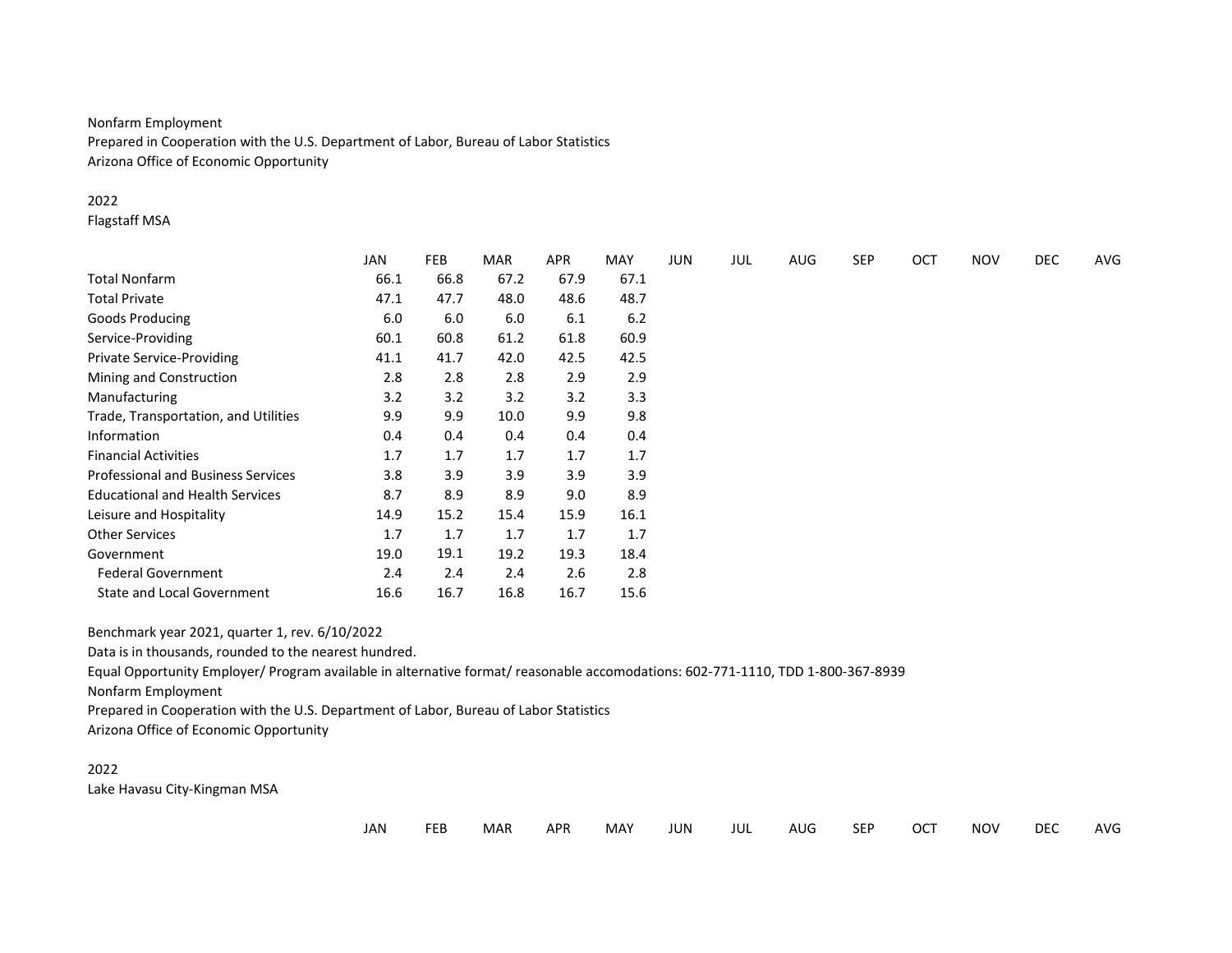| <b>Total Nonfarm</b>                      | 54.4 | 55.5 | 54.9 | 55.4 | 55.0 |
|-------------------------------------------|------|------|------|------|------|
| <b>Total Private</b>                      | 46.7 | 47.6 | 47.3 | 47.5 | 47.2 |
| Goods Producing                           | 7.2  | 7.3  | 7.2  | 7.3  | 7.4  |
| Service-Providing                         | 47.2 | 48.2 | 47.7 | 48.1 | 47.6 |
| <b>Private Service-Providing</b>          | 39.5 | 40.3 | 40.1 | 40.2 | 39.8 |
| Mining and Construction                   | 4.2  | 4.3  | 4.2  | 4.3  | 4.4  |
| Manufacturing                             | 3.0  | 3.0  | 3.0  | 3.0  | 3.0  |
| Trade, Transportation, and Utilities      | 13.9 | 14.3 | 14.4 | 14.1 | 13.6 |
| Information                               | 0.4  | 0.4  | 0.4  | 0.4  | 0.4  |
| <b>Financial Activities</b>               | 2.1  | 2.1  | 2.1  | 2.1  | 2.1  |
| <b>Professional and Business Services</b> | 3.9  | 4.0  | 4.0  | 4.0  | 4.0  |
| <b>Educational and Health Services</b>    | 9.2  | 9.3  | 9.2  | 9.3  | 9.3  |
| Leisure and Hospitality                   | 8.1  | 8.2  | 8.1  | 8.3  | 8.4  |
| <b>Other Services</b>                     | 1.9  | 2.0  | 1.9  | 2.0  | 2.0  |
| Government                                | 7.7  | 7.9  | 7.6  | 7.9  | 7.8  |
| <b>Federal Government</b>                 | 0.5  | 0.5  | 0.5  | 0.5  | 0.5  |
| State and Local Government                | 7.2  | 7.4  | 7.1  | 7.4  | 7.3  |

Data is in thousands, rounded to the nearest hundred.

Equal Opportunity Employer/ Program available in alternative format/ reasonable accomodations: 602-771-1110, TDD 1-800-367-8939

Nonfarm Employment

Prepared in Cooperation with the U.S. Department of Labor, Bureau of Labor Statistics

Arizona Office of Economic Opportunity

#### 2022

Phoenix-Mesa-Scottsdale MSA

|                              | JAN     | <b>FEB</b>                              | <b>MAR</b>      | <b>APR</b> | <b>MAY</b> | JUN | JUL | AUG | <b>SEP</b> | OCT | <b>NOV</b> | DEC | AVG |
|------------------------------|---------|-----------------------------------------|-----------------|------------|------------|-----|-----|-----|------------|-----|------------|-----|-----|
| <b>Total Nonfarm</b>         | 2,250.9 | 2,270.8                                 | 2,267.8 2,275.8 |            | 2,272.7    |     |     |     |            |     |            |     |     |
| <b>Total Private</b>         | 2.010.4 | 2,027.7                                 | 2,025.1         | 2,031.9    | 2,033.2    |     |     |     |            |     |            |     |     |
| Goods Producing              | 281.2   | 285.2                                   | 286.0           | 286.4      | 286.5      |     |     |     |            |     |            |     |     |
| Service-Providing            | 1.969.7 | 1,985.6                                 | 1,981.8         | 1,989.4    | 1,986.2    |     |     |     |            |     |            |     |     |
| Private Service-Providing    |         | 1,729.2 1,742.5 1,739.1 1,745.5 1,746.7 |                 |            |            |     |     |     |            |     |            |     |     |
| Mining and Construction      | 141.4   | 143.8                                   | 144.9           | 143.9      | 143.6      |     |     |     |            |     |            |     |     |
| Natural Resources and Mining | 2.9     | 2.9                                     | 3.0             | 3.0        | 3.0        |     |     |     |            |     |            |     |     |
| Construction                 | 138.5   | 140.9                                   | 141.9           | 140.9      | 140.6      |     |     |     |            |     |            |     |     |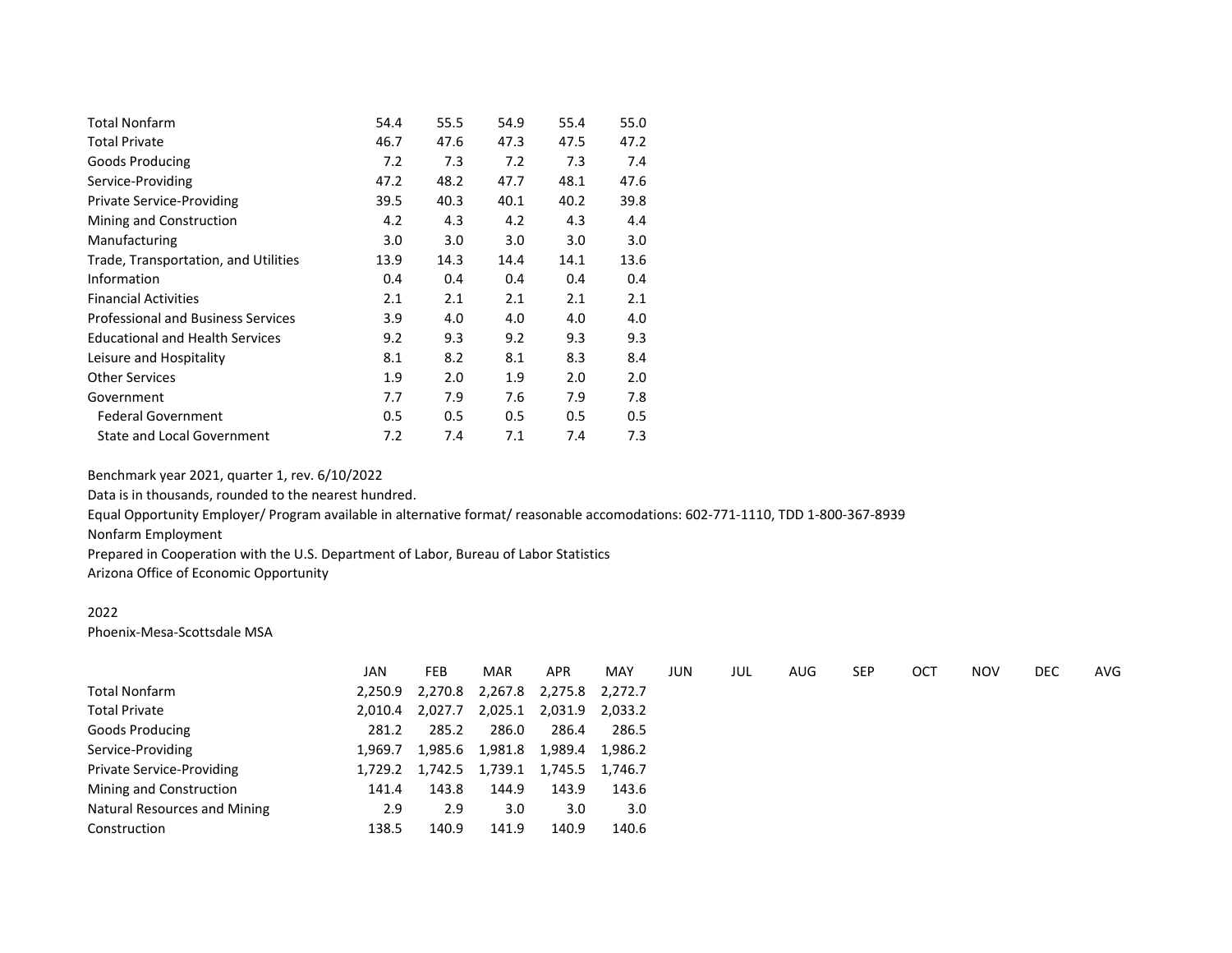| <b>Construction of Buildings</b>          | 28.6  | 28.9  | 29.1  | 28.8  | 28.5  |
|-------------------------------------------|-------|-------|-------|-------|-------|
| Heavy and Civil Engineering               | 15.3  | 15.5  | 15.7  | 15.5  | 15.4  |
| <b>Specialty Trade Contractors</b>        | 94.6  | 96.5  | 97.1  | 96.6  | 96.7  |
| Manufacturing                             | 139.8 | 141.4 | 141.1 | 142.5 | 142.9 |
| Durable Goods                             | 102.2 | 104.0 | 103.3 | 104.1 | 104.8 |
| Computer and Electronic Prod.             | 29.0  | 29.1  | 29.3  | 29.3  | 29.5  |
| Aerospace Products and Parts              | 15.1  | 15.1  | 15.2  | 15.3  | 15.6  |
| Non-Durable Goods                         | 37.6  | 37.4  | 37.8  | 38.4  | 38.1  |
| Trade, Transportation, and Utilities      | 457.8 | 457.9 | 457.9 | 453.7 | 450.7 |
| <b>Wholesale Trade</b>                    | 86.0  | 86.6  | 86.9  | 87.1  | 87.3  |
| <b>Retail Trade</b>                       | 252.9 | 254.2 | 253.5 | 250.8 | 247.4 |
| <b>Motor Vehicles and Parts</b>           | 40.2  | 40.5  | 40.7  | 40.6  | 40.5  |
| <b>Building Material, Garden Supply</b>   | 22.9  | 23.5  | 23.7  | 23.2  | 23.5  |
| Food and Beverage                         | 41.4  | 41.7  | 41.6  | 41.3  | 41.1  |
| <b>General Merchandise</b>                | 47.9  | 48.0  | 47.1  | 47.0  | 45.4  |
| <b>Department Stores</b>                  | 15.5  | 14.9  | 14.8  | 14.5  | 14.4  |
| Other General merchandise                 | 32.4  | 33.1  | 32.3  | 32.5  | 31.0  |
| Transp., Warehousing, and Utilities       | 118.9 | 117.1 | 117.5 | 115.8 | 116.0 |
| Utilities                                 | 8.1   | 8.0   | 8.1   | 8.1   | 8.0   |
| <b>Transportation and Warehousing</b>     | 110.8 | 109.1 | 109.4 | 107.7 | 108.0 |
| <b>Truck Transportation</b>               | 20.0  | 19.8  | 19.7  | 19.8  | 19.8  |
| Information                               | 41.0  | 40.9  | 39.6  | 42.1  | 42.9  |
| Telecommunications                        | 11.1  | 11.0  | 10.9  | 11.0  | 10.9  |
| <b>Financial Activities</b>               | 214.1 | 215.0 | 213.4 | 213.0 | 212.8 |
| Finance and Insurance                     | 168.9 | 170.0 | 169.3 | 169.6 | 168.6 |
| Credit Intermed., Monetary Auth.          | 89.8  | 90.4  | 89.2  | 88.8  | 88.1  |
| Financial Investments and Vehicles        | 17.5  | 17.6  | 17.6  | 17.6  | 17.7  |
| <b>Insurance Carriers</b>                 | 61.6  | 62.0  | 62.5  | 63.2  | 62.8  |
| Real Estate, Rental, and Leasing          | 45.2  | 45.0  | 44.1  | 43.4  | 44.2  |
| <b>Professional and Business Services</b> | 374.5 | 379.4 | 377.0 | 378.6 | 376.7 |
| Professional and Tech. Services           | 144.8 | 147.4 | 146.9 | 147.2 | 146.0 |
| <b>Management of Companies</b>            | 32.6  | 32.7  | 32.9  | 33.1  | 32.9  |
| Administrative and Waste Services         | 197.1 | 199.3 | 197.2 | 198.3 | 197.8 |
| <b>Employment Services</b>                | 91.0  | 92.1  | 89.8  | 90.0  | 89.2  |
| <b>Business Support Services</b>          | 22.7  | 22.9  | 22.6  | 22.5  | 22.6  |
| Services to Buildings                     | 33.8  | 34.0  | 33.9  | 33.6  | 34.1  |
| <b>Educational and Health Services</b>    | 347.1 | 351.7 | 353.8 | 356.2 | 357.3 |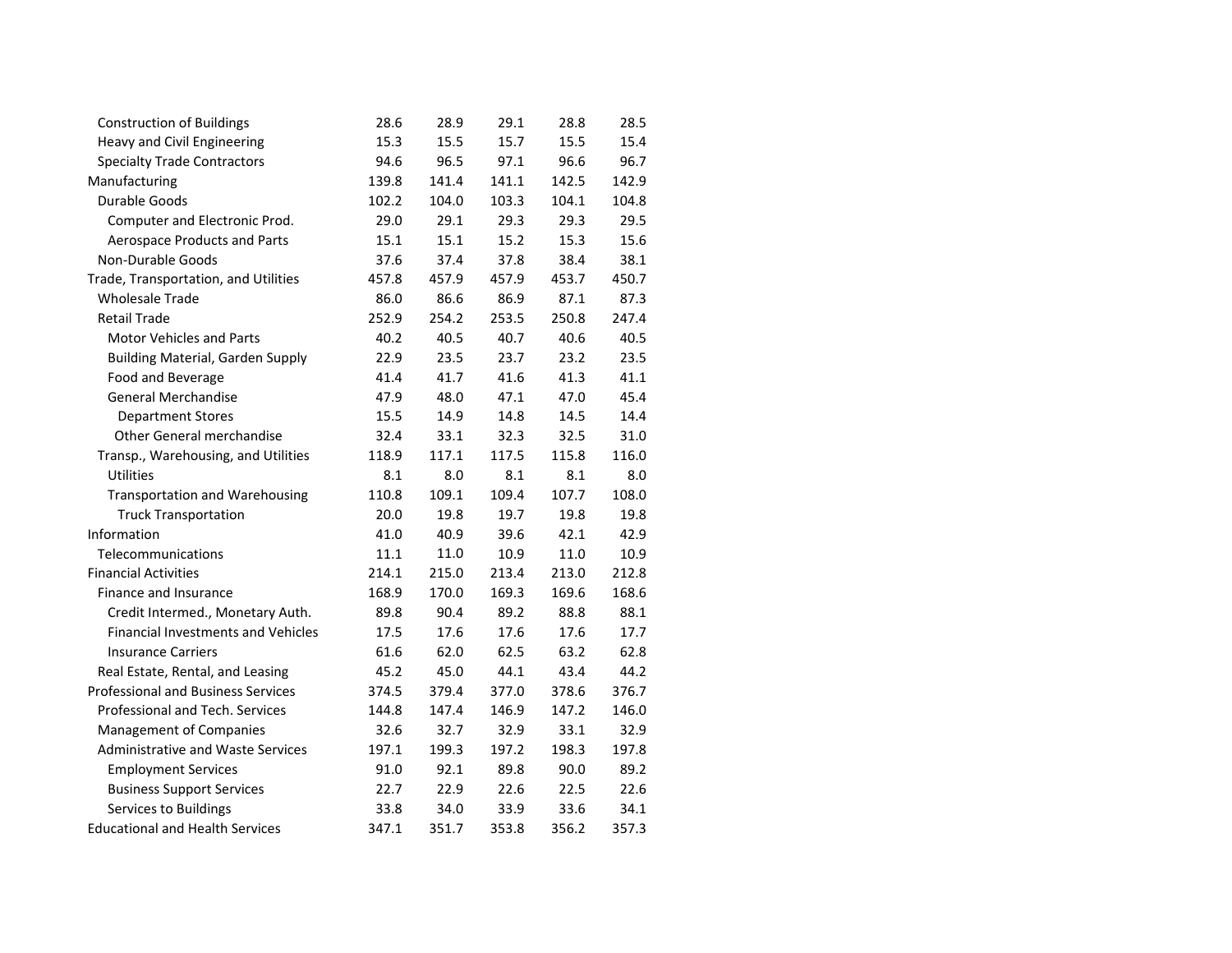| <b>Educational Services</b>              | 53.7  | 56.0  | 56.9  | 58.9  | 58.1  |
|------------------------------------------|-------|-------|-------|-------|-------|
| <b>Health Care and Social Assistance</b> | 293.4 | 295.7 | 296.9 | 297.3 | 299.2 |
| <b>Ambulatory Health Care Services</b>   | 143.3 | 144.3 | 145.3 | 145.0 | 147.1 |
| <b>Hospitals</b>                         | 67.3  | 67.5  | 67.7  | 68.2  | 67.6  |
| Nursing and Residential Care             | 37.3  | 37.4  | 37.4  | 37.7  | 37.8  |
| Social Assistance                        | 45.5  | 46.5  | 46.5  | 46.4  | 46.7  |
| Leisure and Hospitality                  | 225.3 | 226.7 | 226.7 | 231.1 | 235.8 |
| Arts, Entertainment, and Recreation      | 32.6  | 32.1  | 32.5  | 32.7  | 34.6  |
| <b>Accommodation and Food Services</b>   | 192.7 | 194.6 | 194.2 | 198.4 | 201.2 |
| Accommodation                            | 19.4  | 19.6  | 19.8  | 20.1  | 20.7  |
| Food Svcs and Drinking Places            | 173.3 | 175.0 | 174.4 | 178.3 | 180.5 |
| <b>Other Services</b>                    | 69.4  | 70.9  | 70.7  | 70.8  | 70.5  |
| Government                               | 240.5 | 243.1 | 242.7 | 243.9 | 239.5 |
| <b>Federal Government</b>                | 23.9  | 24.0  | 24.0  | 24.0  | 24.0  |
| <b>State Government</b>                  | 51.8  | 52.9  | 53.1  | 53.3  | 50.3  |
| <b>State Government Education</b>        | 25.9  | 27.1  | 27.3  | 27.6  | 24.6  |
| Local Government                         | 164.8 | 166.2 | 165.6 | 166.6 | 165.2 |
| Local Government Education               | 89.0  | 90.5  | 89.8  | 90.4  | 87.4  |

Data is in thousands, rounded to the nearest hundred.

Equal Opportunity Employer/ Program available in alternative format/ reasonable accomodations: 602-771-1110, TDD 1-800-367-8939

Nonfarm Employment

Prepared in Cooperation with the U.S. Department of Labor, Bureau of Labor Statistics

Arizona Office of Economic Opportunity

# 2022

Prescott MSA

|                           | <b>JAN</b> | <b>FEB</b> | <b>MAR</b> | <b>APR</b> | <b>MAY</b> | <b>JUN</b> | JUL | AUG | <b>SEP</b> | ОСТ | <b>NOV</b> | DEC | AVG |
|---------------------------|------------|------------|------------|------------|------------|------------|-----|-----|------------|-----|------------|-----|-----|
| <b>Total Nonfarm</b>      | 67.5       | 68.0       | 67.9       | 68.4       | 68.5       |            |     |     |            |     |            |     |     |
| <b>Total Private</b>      | 57.1       | 57.2       | 57.1       | 57.5       | 57.6       |            |     |     |            |     |            |     |     |
| <b>Goods Producing</b>    | 10.6       | 10.8       | 10.7       | 10.7       | 10.9       |            |     |     |            |     |            |     |     |
| Service-Providing         | 56.9       | 57.2       | 57.2       | 57.7       | 57.6       |            |     |     |            |     |            |     |     |
| Private Service-Providing | 46.5       | 46.4       | 46.4       | 46.8       | 46.7       |            |     |     |            |     |            |     |     |
| Mining and Construction   | 6.7        | 6.9        | 6.8        | 6.8        | 6.9        |            |     |     |            |     |            |     |     |
| Manufacturing             | 3.9        | 3.9        | 3.9        | 3.9        | 4.0        |            |     |     |            |     |            |     |     |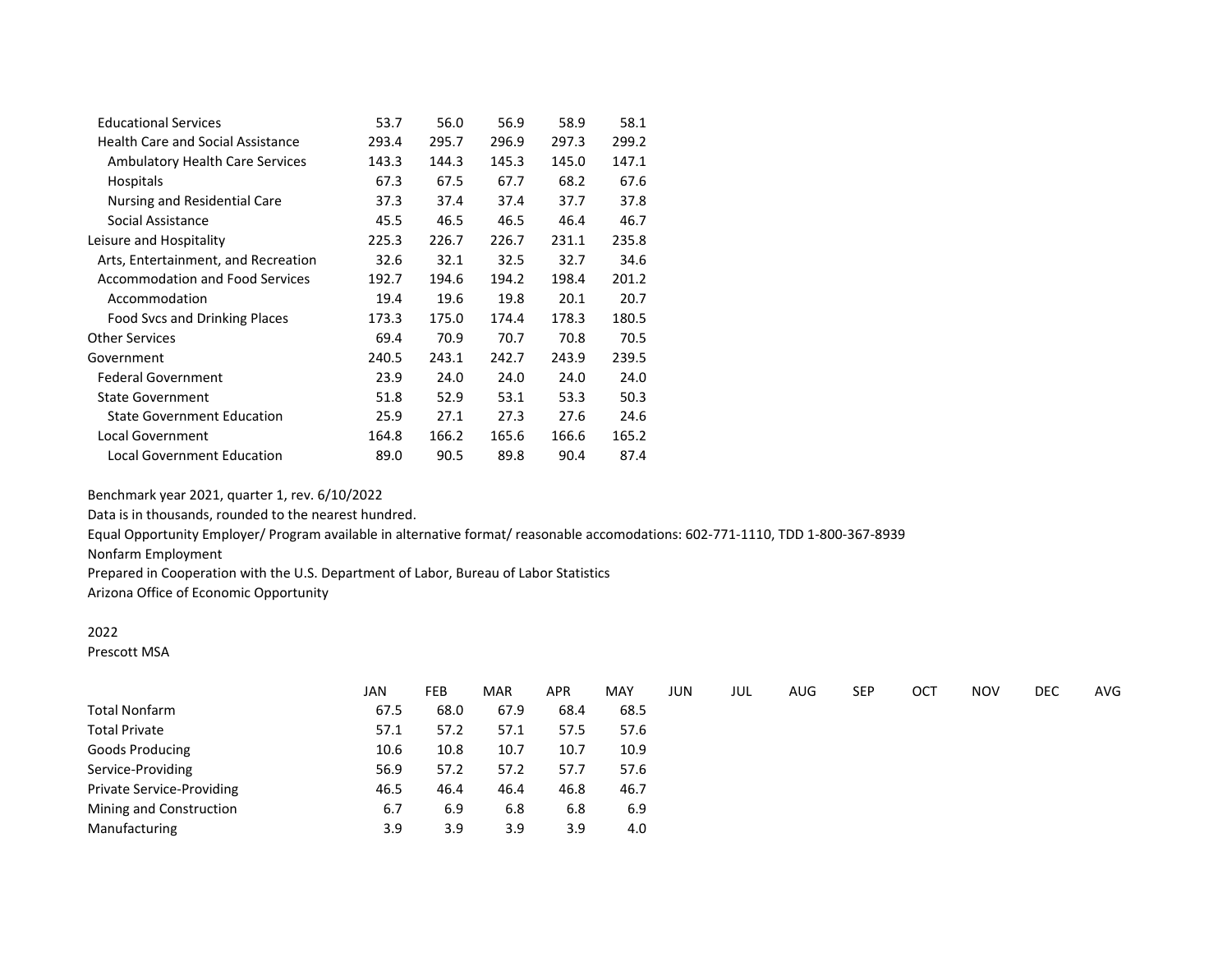| Trade, Transportation, and Utilities      | 14.1 | 13.8 | 13.7 | 13.7 | 13.5 |
|-------------------------------------------|------|------|------|------|------|
| Information                               | 0.5  | 0.4  | 0.4  | 0.4  | 0.4  |
| <b>Financial Activities</b>               | 2.5  | 2.5  | 2.5  | 2.5  | 2.5  |
| <b>Professional and Business Services</b> | 4.9  | 5.0  | 5.0  | 5.1  | 5.0  |
| <b>Educational and Health Services</b>    | 12.1 | 12.1 | 12.2 | 12.3 | 12.2 |
| Leisure and Hospitality                   | 10.1 | 10.3 | 10.3 | 10.4 | 10.7 |
| <b>Other Services</b>                     | 2.3  | 2.3  | 2.3  | 2.4  | 2.4  |
| Government                                | 10.4 | 10.8 | 10.8 | 10.9 | 10.9 |
| <b>Federal Government</b>                 | 1.5  | 1.6  | 1.6  | 1.6  | 1.6  |
| State and Local Government                | 8.9  | 9.2  | 9.2  | 9.3  | 9.3  |

Data is in thousands, rounded to the nearest hundred.

Equal Opportunity Employer/ Program available in alternative format/ reasonable accomodations: 602-771-1110, TDD 1-800-367-8939

Nonfarm Employment

Prepared in Cooperation with the U.S. Department of Labor, Bureau of Labor Statistics

Arizona Office of Economic Opportunity

# 2022

Sierra Vista-Douglas MSA

|                                           | <b>JAN</b> | <b>FEB</b> | <b>MAR</b> | <b>APR</b> | <b>MAY</b> | <b>JUN</b> | JUL | AUG | <b>SEP</b> | OCT | <b>NOV</b> | <b>DEC</b> | AVG |
|-------------------------------------------|------------|------------|------------|------------|------------|------------|-----|-----|------------|-----|------------|------------|-----|
| Total Nonfarm                             | 33.9       | 34.2       | 34.0       | 34.2       | 33.8       |            |     |     |            |     |            |            |     |
| <b>Total Private</b>                      | 23.6       | 23.8       | 23.6       | 23.7       | 23.4       |            |     |     |            |     |            |            |     |
| <b>Goods Producing</b>                    | 2.7        | 2.7        | 2.7        | 2.7        | 2.7        |            |     |     |            |     |            |            |     |
| Service-Providing                         | 31.2       | 31.5       | 31.3       | 31.5       | 31.1       |            |     |     |            |     |            |            |     |
| Private Service-Providing                 | 20.9       | 21.1       | 20.9       | 21.0       | 20.7       |            |     |     |            |     |            |            |     |
| Mining and Construction                   | 2.0        | 2.0        | 2.0        | 2.0        | 2.0        |            |     |     |            |     |            |            |     |
| Manufacturing                             | 0.7        | 0.7        | 0.7        | 0.7        | 0.7        |            |     |     |            |     |            |            |     |
| Trade, Transportation, and Utilities      | 6.5        | 6.5        | 6.4        | 6.4        | 6.2        |            |     |     |            |     |            |            |     |
| Information                               | 0.5        | 0.5        | 0.5        | 0.5        | 0.5        |            |     |     |            |     |            |            |     |
| <b>Financial Activities</b>               | 0.9        | 0.9        | 0.9        | 0.9        | 0.9        |            |     |     |            |     |            |            |     |
| <b>Professional and Business Services</b> | 4.5        | 4.5        | 4.5        | 4.5        | 4.5        |            |     |     |            |     |            |            |     |
| <b>Educational and Health Services</b>    | 4.3        | 4.4        | 4.3        | 4.4        | 4.3        |            |     |     |            |     |            |            |     |
| Leisure and Hospitality                   | 3.5        | 3.6        | 3.6        | 3.6        | 3.6        |            |     |     |            |     |            |            |     |
| <b>Other Services</b>                     | 0.7        | 0.7        | 0.7        | 0.7        | 0.7        |            |     |     |            |     |            |            |     |
| Government                                | 10.3       | 10.4       | 10.4       | 10.5       | 10.4       |            |     |     |            |     |            |            |     |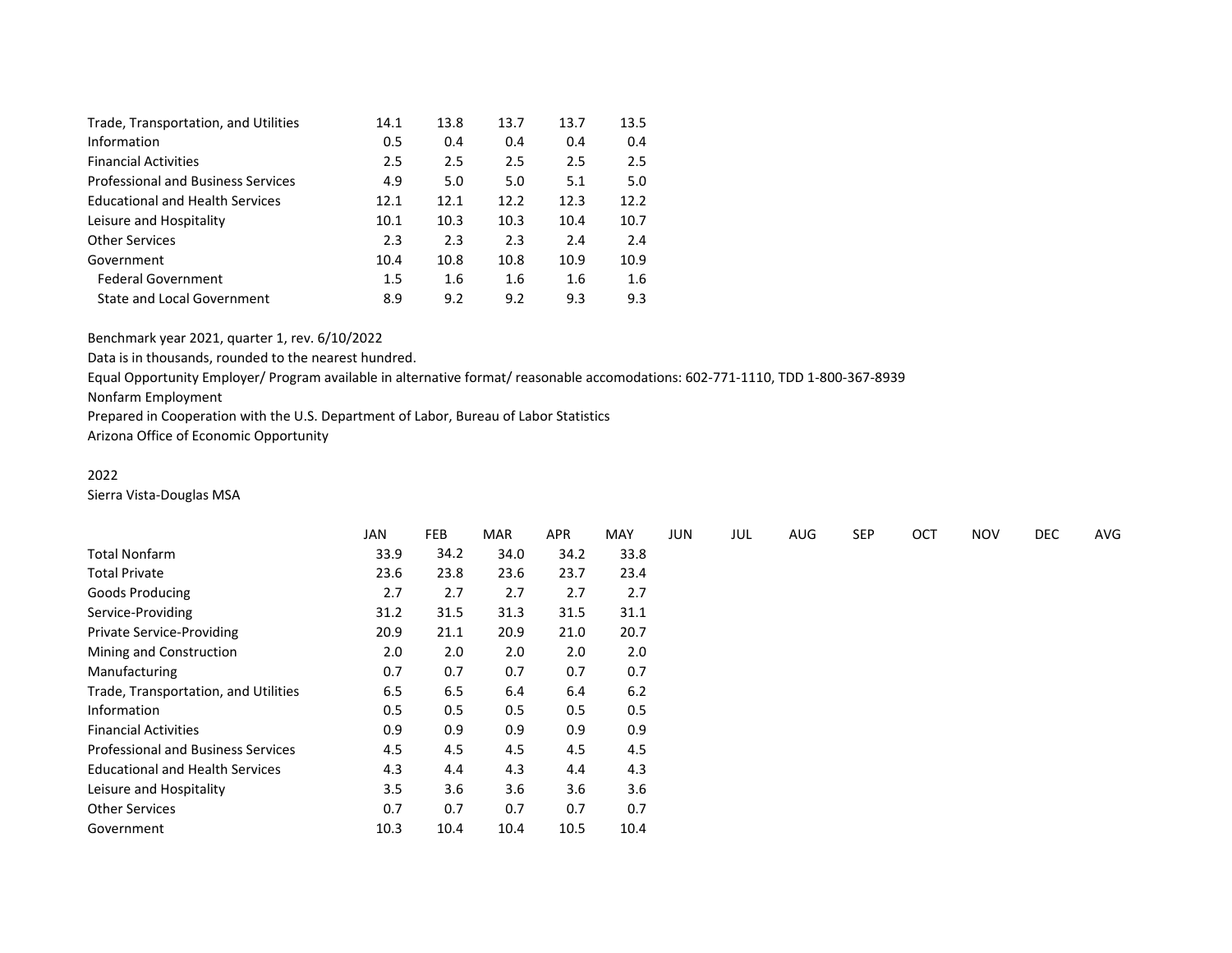| Federal Government         | 4.6 4.6 4.6 4.6 4.6 |  |  |
|----------------------------|---------------------|--|--|
| State and Local Government | 5.7 5.8 5.8 5.9 5.8 |  |  |

Data is in thousands, rounded to the nearest hundred.

Equal Opportunity Employer/ Program available in alternative format/ reasonable accomodations: 602-771-1110, TDD 1-800-367-8939

Nonfarm Employment

Prepared in Cooperation with the U.S. Department of Labor, Bureau of Labor Statistics

Arizona Office of Economic Opportunity

### 2022

Tucson MSA

|                                           | JAN   | <b>FEB</b> | <b>MAR</b> | <b>APR</b> | MAY   | <b>JUN</b> | JUL | AUG | <b>SEP</b> | OCT | <b>NOV</b> | DEC | AVG |
|-------------------------------------------|-------|------------|------------|------------|-------|------------|-----|-----|------------|-----|------------|-----|-----|
| <b>Total Nonfarm</b>                      | 388.3 | 391.5      | 390.6      | 392.5      | 390.4 |            |     |     |            |     |            |     |     |
| <b>Total Private</b>                      | 312.3 | 314.6      | 313.9      | 314.9      | 313.8 |            |     |     |            |     |            |     |     |
| Goods Producing                           | 47.5  | 47.6       | 48.0       | 47.9       | 48.0  |            |     |     |            |     |            |     |     |
| Service-Providing                         | 340.8 | 343.9      | 342.6      | 344.6      | 342.4 |            |     |     |            |     |            |     |     |
| <b>Private Service-Providing</b>          | 264.8 | 267.0      | 265.9      | 267.0      | 265.8 |            |     |     |            |     |            |     |     |
| Mining and Construction                   | 19.7  | 19.8       | 19.9       | 19.8       | 19.8  |            |     |     |            |     |            |     |     |
| Natural Resources and Mining              | 1.8   | 1.8        | 1.8        | 1.8        | 1.8   |            |     |     |            |     |            |     |     |
| Construction                              | 17.9  | 18.0       | 18.1       | 18.0       | 18.0  |            |     |     |            |     |            |     |     |
| <b>Specialty Trade Contractors</b>        | 13.0  | 13.1       | 13.1       | 13.0       | 13.1  |            |     |     |            |     |            |     |     |
| Manufacturing                             | 27.8  | 27.8       | 28.1       | 28.1       | 28.2  |            |     |     |            |     |            |     |     |
| Aerospace Products and Parts              | 13.6  | 13.7       | 13.8       | 14.1       | 14.2  |            |     |     |            |     |            |     |     |
| Trade, Transportation, and Utilities      | 71.1  | 71.2       | 70.6       | 70.0       | 69.4  |            |     |     |            |     |            |     |     |
| <b>Wholesale Trade</b>                    | 7.5   | 7.5        | 7.5        | 7.6        | 7.6   |            |     |     |            |     |            |     |     |
| <b>Retail Trade</b>                       | 42.2  | 42.5       | 42.0       | 41.7       | 41.1  |            |     |     |            |     |            |     |     |
| Food and Beverage                         | 9.4   | 9.4        | 9.4        | 9.3        | 9.3   |            |     |     |            |     |            |     |     |
| <b>General Merchandise</b>                | 9.2   | 9.3        | 9.0        | 9.0        | 8.7   |            |     |     |            |     |            |     |     |
| <b>Department Stores</b>                  | 2.6   | 2.5        | 2.5        | 2.4        | 2.4   |            |     |     |            |     |            |     |     |
| <b>Other General merchandise</b>          | 6.6   | 6.8        | 6.5        | 6.6        | 6.3   |            |     |     |            |     |            |     |     |
| Transp., Warehousing, and Utilities       | 21.4  | 21.2       | 21.1       | 20.7       | 20.7  |            |     |     |            |     |            |     |     |
| Information                               | 5.3   | 5.2        | 5.1        | 5.1        | 5.1   |            |     |     |            |     |            |     |     |
| <b>Financial Activities</b>               | 18.5  | 18.6       | 18.8       | 18.8       | 19.0  |            |     |     |            |     |            |     |     |
| <b>Professional and Business Services</b> | 44.2  | 45.0       | 44.7       | 45.0       | 44.6  |            |     |     |            |     |            |     |     |
| Professional and Tech. Services           | 19.3  | 19.5       | 19.3       | 19.5       | 19.2  |            |     |     |            |     |            |     |     |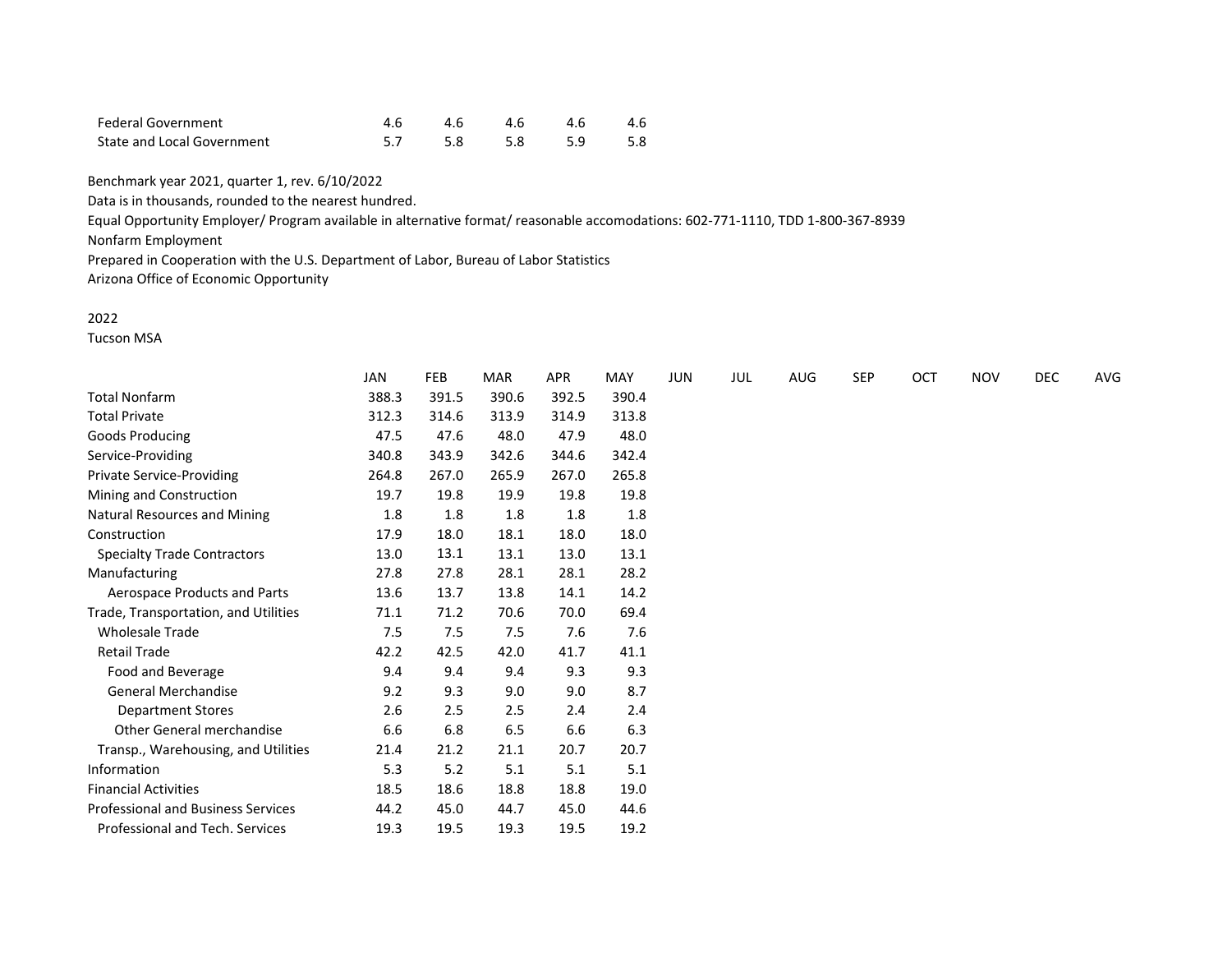| Administrative and Waste Services      | 22.7 | 23.5 | 23.2 | 23.6 | 23.5 |
|----------------------------------------|------|------|------|------|------|
| <b>Employment Services</b>             | 9.0  | 9.1  | 9.0  | 8.7  | 8.7  |
| <b>Business Support Services</b>       | 5.9  | 6.0  | 5.8  | 5.8  | 5.8  |
| <b>Educational and Health Services</b> | 69.2 | 69.7 | 69.5 | 70.1 | 70.1 |
| <b>Ambulatory Health Care Services</b> | 23.2 | 23.6 | 23.0 | 23.1 | 23.0 |
| <b>Hospitals</b>                       | 16.3 | 16.3 | 16.3 | 16.4 | 16.4 |
| Nursing and Residential Care           | 9.2  | 9.2  | 9.3  | 9.3  | 9.3  |
| Leisure and Hospitality                | 42.9 | 43.6 | 43.6 | 44.1 | 43.7 |
| <b>Accommodation and Food Services</b> | 38.1 | 38.4 | 38.6 | 39.1 | 38.6 |
| Accommodation                          | 5.5  | 5.6  | 5.6  | 5.7  | 5.8  |
| Food Svcs and Drinking Places          | 32.6 | 32.8 | 33.0 | 33.4 | 32.8 |
| <b>Other Services</b>                  | 13.6 | 13.7 | 13.6 | 13.9 | 13.9 |
| Government                             | 76.0 | 76.9 | 76.7 | 77.6 | 76.6 |
| <b>Federal Government</b>              | 12.7 | 12.7 | 12.7 | 12.8 | 12.7 |
| <b>State Government</b>                | 24.8 | 25.3 | 25.3 | 25.5 | 24.8 |
| <b>State Government Education</b>      | 20.5 | 21.0 | 21.0 | 21.1 | 20.5 |
| Local Government                       | 38.5 | 38.9 | 38.7 | 39.3 | 39.1 |
| Local Government Education             | 20.1 | 20.4 | 20.3 | 20.5 | 20.5 |

Data is in thousands, rounded to the nearest hundred.

Equal Opportunity Employer/ Program available in alternative format/ reasonable accomodations: 602-771-1110, TDD 1-800-367-8939

Nonfarm Employment

Prepared in Cooperation with the U.S. Department of Labor, Bureau of Labor Statistics

Arizona Office of Economic Opportunity

## 2022

Yuma MSA

|                           | <b>JAN</b> | <b>FEB</b> | <b>MAR</b> | <b>APR</b> | <b>MAY</b> | JUN | JUL | <b>AUG</b> | <b>SEP</b> | OCT | <b>NOV</b> | DEC | AVG |
|---------------------------|------------|------------|------------|------------|------------|-----|-----|------------|------------|-----|------------|-----|-----|
| Total Nonfarm             | 59.2       | 59.7       | 59.7       | 59.7       | 59.5       |     |     |            |            |     |            |     |     |
| <b>Total Private</b>      | 44.7       | 45.3       | 45.3       | 45.3       | 45.1       |     |     |            |            |     |            |     |     |
| <b>Goods Producing</b>    | 6.1        | 6.2        | 6.2        | 6.3        | 6.3        |     |     |            |            |     |            |     |     |
| Service-Providing         | 53.1       | 53.5       | 53.5       | 53.4       | 53.2       |     |     |            |            |     |            |     |     |
| Private Service-Providing | 38.6       | 39.1       | 39.1       | 39.0       | 38.8       |     |     |            |            |     |            |     |     |
| Mining and Construction   | 3.5        | 3.5        | 3.5        | 3.6        | 3.6        |     |     |            |            |     |            |     |     |
| Manufacturing             | 2.6        | 2.7        | 2.7        | 2.7        | 2.7        |     |     |            |            |     |            |     |     |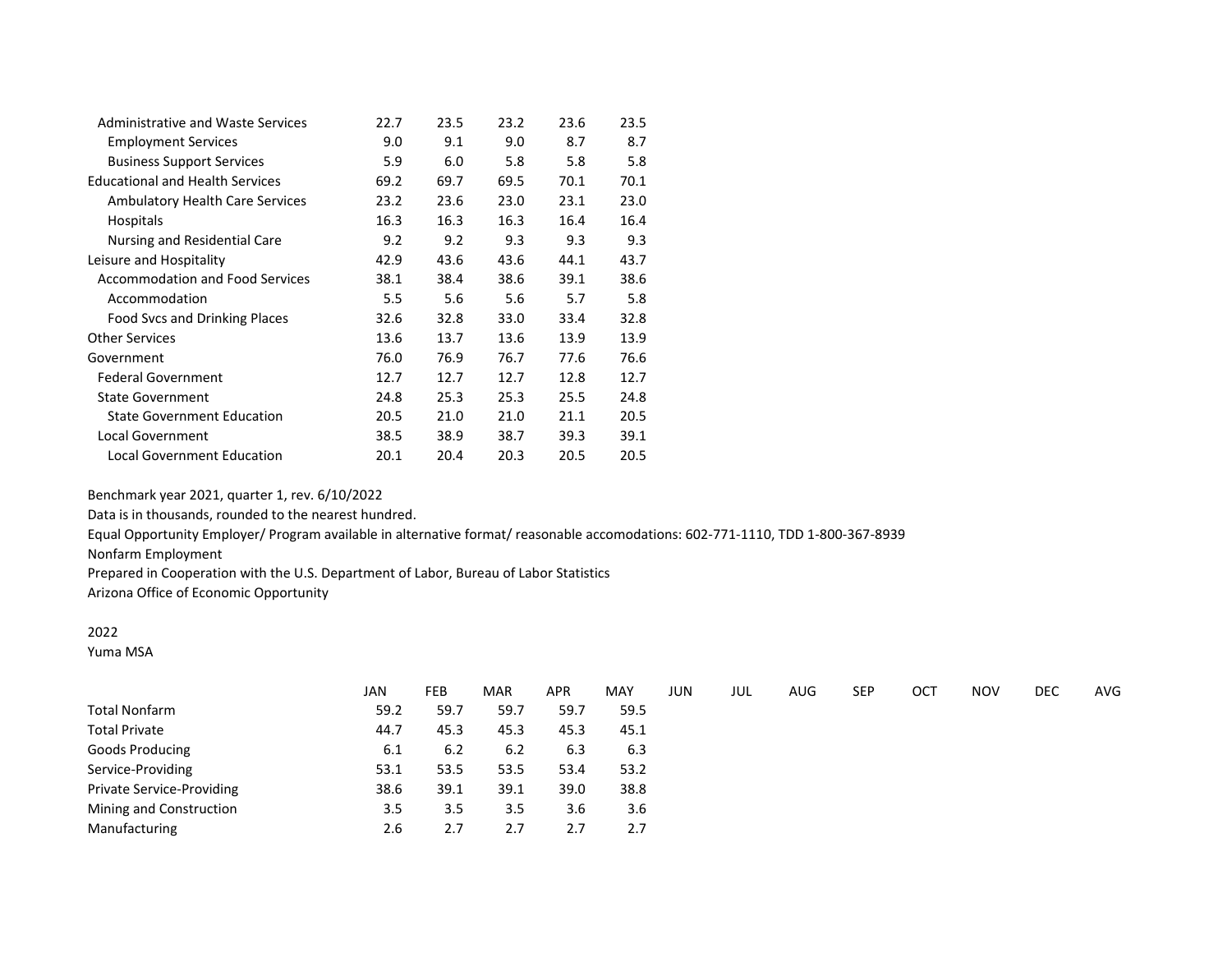| Trade, Transportation, and Utilities      | 12.4 | 12.5 | 12.6 | 12.7 | 12.5 |
|-------------------------------------------|------|------|------|------|------|
| Information                               | 0.3  | 0.3  | 0.3  | 0.3  | 0.3  |
| <b>Financial Activities</b>               | 2.0  | 2.1  | 2.1  | 2.0  | 2.0  |
| <b>Professional and Business Services</b> | 6.8  | 6.8  | 6.8  | 6.7  | 6.7  |
| <b>Educational and Health Services</b>    | 8.5  | 8.7  | 8.6  | 8.7  | 8.7  |
| Leisure and Hospitality                   | 6.9  | 7.0  | 7.0  | 6.9  | 6.9  |
| <b>Other Services</b>                     | 1.7  | 1.7  | 1.7  | 1.7  | 1.7  |
| Government                                | 14.5 | 14.4 | 14.4 | 14.4 | 14.4 |
| <b>Federal Government</b>                 | 3.7  | 3.7  | 3.7  | 3.7  | 3.7  |
| State and Local Government                | 10.8 | 10.7 | 10.7 | 10.7 | 10.7 |

Data is in thousands, rounded to the nearest hundred.

Equal Opportunity Employer/ Program available in alternative format/ reasonable accomodations: 602-771-1110, TDD 1-800-367-8939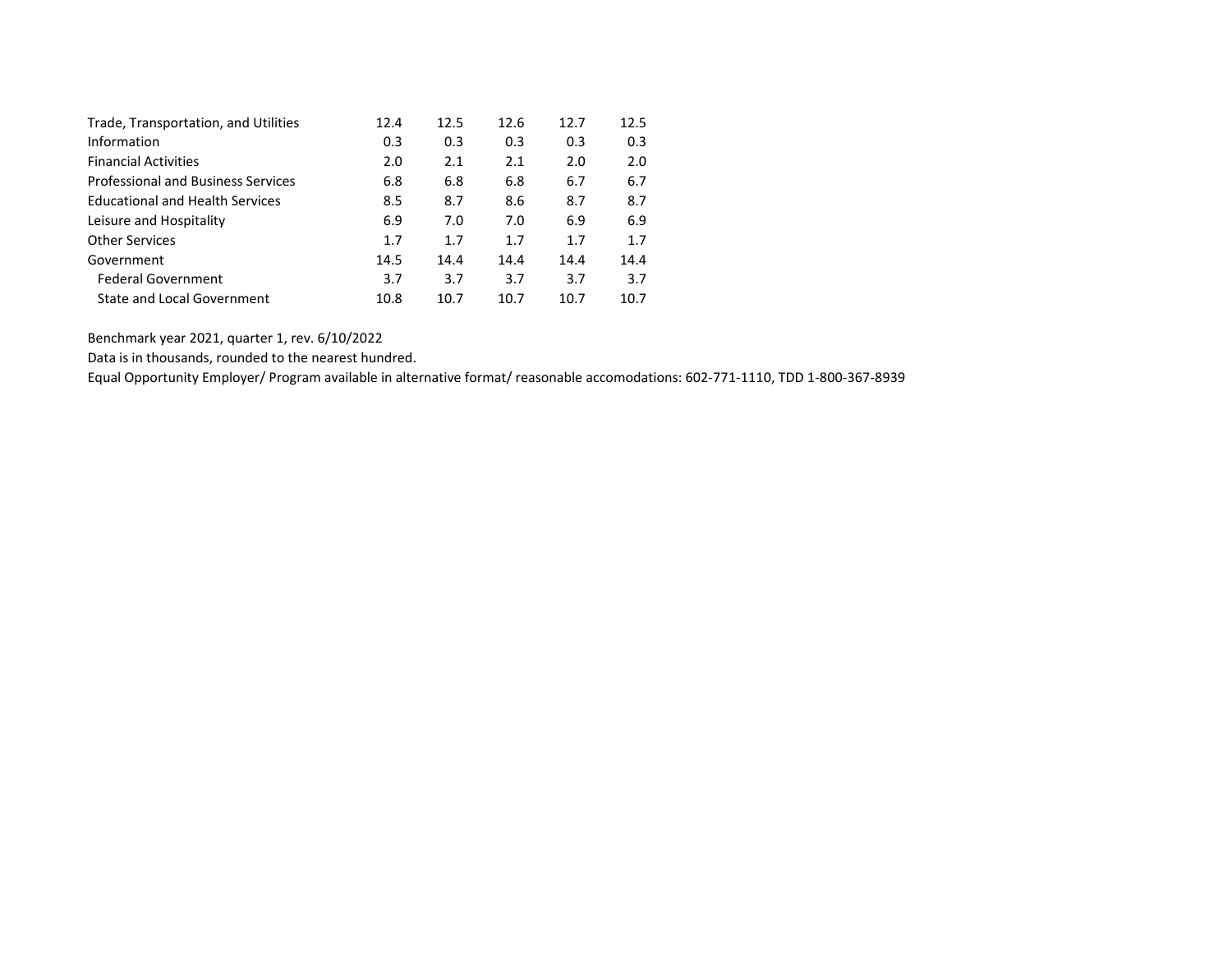# Nonfarm Employment

Prepared in Cooperation with the U.S. Department of Labor, Bureau of Labor Statistics Arizona Office of Economic Opportunity

#### 2021

Flagstaff MSA

|                                           | JAN  | FEB  | <b>MAR</b> | APR  | <b>MAY</b> | JUN  | JUL  | AUG  | SEP  | OCT  | <b>NOV</b> | <b>DEC</b> | AVG  |
|-------------------------------------------|------|------|------------|------|------------|------|------|------|------|------|------------|------------|------|
| <b>Total Nonfarm</b>                      | 59.4 | 60.3 | 61.0       | 63.3 | 63.0       | 63.7 | 64.1 | 64.7 | 67.2 | 67.7 | 67.3       | 67.0       | 64.1 |
| <b>Total Private</b>                      | 42.5 | 43.4 | 44.1       | 46.1 | 46.4       | 47.2 | 47.7 | 47.8 | 48.0 | 48.2 | 48.1       | 48.1       | 46.5 |
| <b>Goods Producing</b>                    | 5.9  | 5.9  | 5.9        | 6.0  | 6.0        | 6.1  | 6.1  | 6.0  | 6.0  | 6.0  | 6.0        | 6.1        | 6.0  |
| Service-Providing                         | 53.5 | 54.4 | 55.1       | 57.3 | 57.0       | 57.6 | 58.0 | 58.7 | 61.2 | 61.7 | 61.3       | 60.9       | 58.1 |
| <b>Private Service-Providing</b>          | 36.6 | 37.5 | 38.2       | 40.1 | 40.4       | 41.1 | 41.6 | 41.8 | 42.0 | 42.2 | 42.1       | 42.0       | 40.5 |
| Mining and Construction                   | 2.7  | 2.7  | 2.7        | 2.8  | 2.8        | 2.9  | 2.9  | 2.8  | 2.8  | 2.8  | 2.8        | 2.9        | 2.8  |
| Manufacturing                             | 3.2  | 3.2  | 3.2        | 3.2  | 3.2        | 3.2  | 3.2  | 3.2  | 3.2  | 3.2  | 3.2        | 3.2        | 3.2  |
| Trade, Transportation, and Utilities      | 9.1  | 9.2  | 9.3        | 9.3  | 9.4        | 9.5  | 9.5  | 9.5  | 9.7  | 9.8  | 10.1       | 10.1       | 9.5  |
| Information                               | 0.3  | 0.3  | 0.3        | 0.4  | 0.4        | 0.4  | 0.4  | 0.4  | 0.4  | 0.4  | 0.4        | 0.4        | 0.4  |
| <b>Financial Activities</b>               | 1.6  | 1.6  | 1.6        | 1.6  | 1.6        | 1.6  | 1.7  | 1.7  | 1.7  | 1.7  | 1.7        | 1.7        | 1.7  |
| <b>Professional and Business Services</b> | 3.2  | 3.3  | 3.4        | 3.6  | 3.6        | 3.6  | 3.9  | 3.9  | 3.9  | 3.9  | 3.9        | 3.8        | 3.7  |
| <b>Educational and Health Services</b>    | 9.0  | 9.0  | 9.1        | 9.1  | 9.0        | 8.9  | 8.7  | 8.9  | 8.8  | 8.9  | 8.8        | 8.8        | 8.9  |
| Leisure and Hospitality                   | 11.8 | 12.5 | 12.9       | 14.4 | 14.7       | 15.4 | 15.7 | 15.7 | 15.8 | 15.8 | 15.4       | 15.4       | 14.6 |
| <b>Other Services</b>                     | 1.6  | 1.6  | 1.6        | 1.7  | 1.7        | 1.7  | 1.7  | 1.7  | 1.7  | 1.7  | 1.8        | 1.8        | 1.7  |
| Government                                | 16.9 | 16.9 | 16.9       | 17.2 | 16.6       | 16.5 | 16.4 | 16.9 | 19.2 | 19.5 | 19.2       | 18.9       | 17.6 |
| <b>Federal Government</b>                 | 2.4  | 2.5  | 2.5        | 2.7  | 2.9        | 2.9  | 2.8  | 2.9  | 2.8  | 2.7  | 2.5        | 2.5        | 2.7  |
| State and Local Government                | 14.5 | 14.4 | 14.4       | 14.5 | 13.7       | 13.6 | 13.6 | 14.0 | 16.4 | 16.8 | 16.7       | 16.4       | 14.9 |

Benchmark year 2021, quarter 1, rev. 3/23/2022

Data is in thousands, rounded to the nearest hundred.

Equal Opportunity Employer/ Program available in alternative format/ reasonable accomodations: 602-771-1110, TDD 1-800-367-8939

Nonfarm Employment

Prepared in Cooperation with the U.S. Department of Labor, Bureau of Labor Statistics

Arizona Office of Economic Opportunity

#### 2021 Lake Havasu City-Kingman MSA

| ___<br>$\sim$ $\sim$ $\sim$ $\sim$ $\sim$ $\sim$ $\sim$ | JAN | <b>FEB</b> | <b>MAR</b> | <b>APR</b> | <b>MAY</b> | JUN | jul | AUG. | <b>SEP</b> | <b>OCT</b> | <b>NOV</b> | <b>DEC</b> | AVG |
|---------------------------------------------------------|-----|------------|------------|------------|------------|-----|-----|------|------------|------------|------------|------------|-----|
|---------------------------------------------------------|-----|------------|------------|------------|------------|-----|-----|------|------------|------------|------------|------------|-----|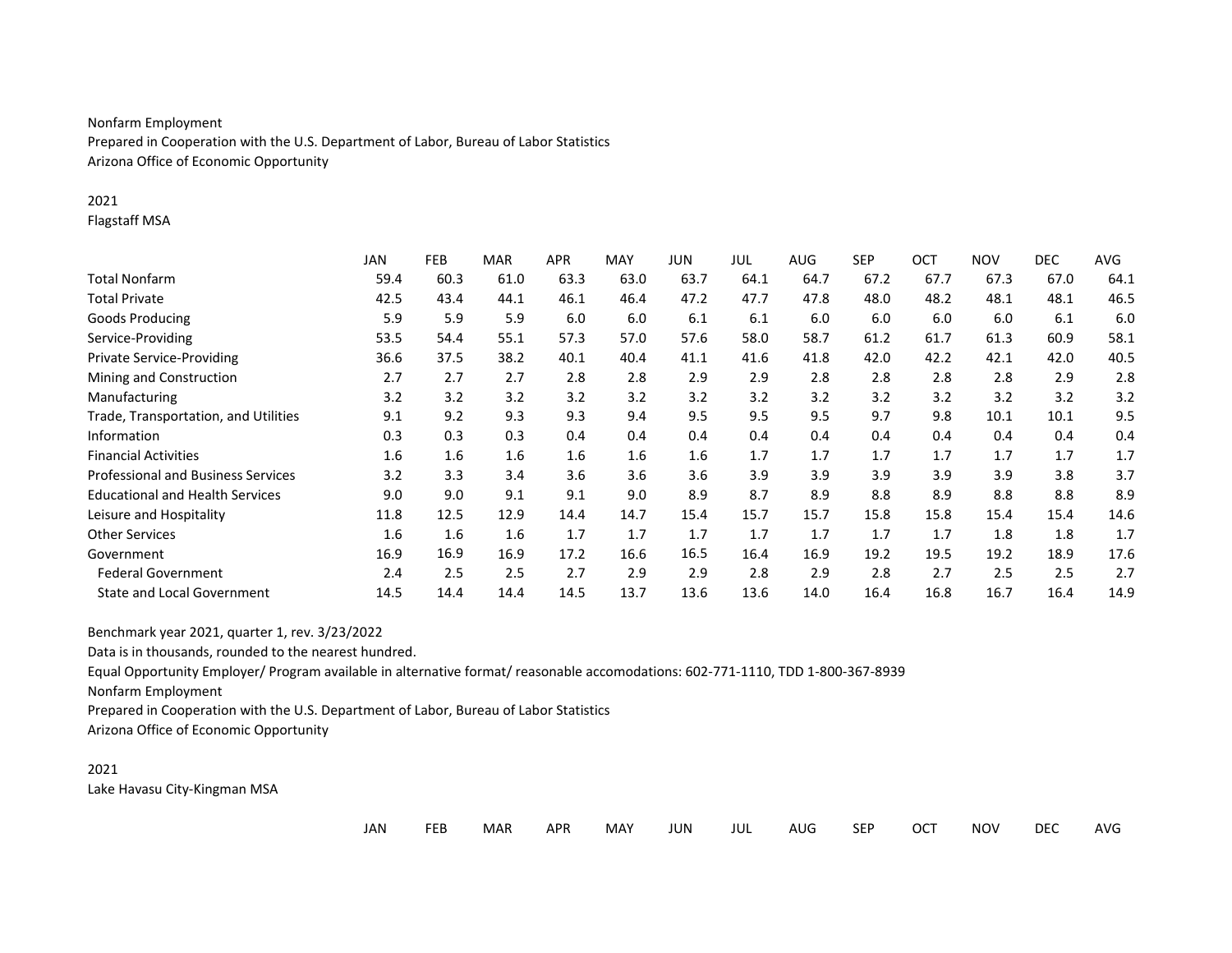| <b>Total Nonfarm</b>                      | 51.9 | 52.7 | 53.0 | 53.3 | 53.3 | 53.2 | 53.3 | 54.1 | 54.1 | 54.3 | 55.0 | 54.9 | 53.6 |
|-------------------------------------------|------|------|------|------|------|------|------|------|------|------|------|------|------|
| <b>Total Private</b>                      | 44.2 | 44.8 | 45.1 | 45.4 | 45.6 | 45.7 | 45.8 | 46.3 | 46.2 | 46.3 | 46.9 | 47.1 | 45.8 |
| Goods Producing                           | 6.9  | 6.9  | 7.0  | 7.0  | 7.1  | 7.1  | 7.1  | 7.2  | 7.2  | 7.2  | 7.2  | 7.2  | 7.1  |
| Service-Providing                         | 45.0 | 45.8 | 46.0 | 46.3 | 46.2 | 46.1 | 46.2 | 46.9 | 46.9 | 47.1 | 47.8 | 47.7 | 46.5 |
| <b>Private Service-Providing</b>          | 37.3 | 37.9 | 38.1 | 38.4 | 38.5 | 38.6 | 38.7 | 39.1 | 39.0 | 39.1 | 39.7 | 39.9 | 38.7 |
| Mining and Construction                   | 4.0  | 4.0  | 4.1  | 4.1  | 4.2  | 4.2  | 4.2  | 4.2  | 4.2  | 4.2  | 4.2  | 4.2  | 4.2  |
| Manufacturing                             | 2.9  | 2.9  | 2.9  | 2.9  | 2.9  | 2.9  | 2.9  | 3.0  | 3.0  | 3.0  | 3.0  | 3.0  | 2.9  |
| Trade, Transportation, and Utilities      | 13.0 | 13.2 | 13.3 | 13.3 | 13.4 | 13.5 | 13.7 | 13.7 | 13.6 | 13.6 | 14.0 | 14.1 | 13.5 |
| Information                               | 0.4  | 0.4  | 0.4  | 0.5  | 0.4  | 0.4  | 0.4  | 0.4  | 0.4  | 0.4  | 0.4  | 0.4  | 0.4  |
| <b>Financial Activities</b>               | 2.1  | 2.1  | 2.1  | 2.2  | 2.2  | 2.2  | 2.2  | 2.2  | 2.1  | 2.1  | 2.1  | 2.1  | 2.1  |
| <b>Professional and Business Services</b> | 3.7  | 3.8  | 3.8  | 3.8  | 3.8  | 3.8  | 3.7  | 3.8  | 3.9  | 3.9  | 4.0  | 4.0  | 3.8  |
| <b>Educational and Health Services</b>    | 9.1  | 9.0  | 9.0  | 9.1  | 9.1  | 8.9  | 8.9  | 9.2  | 9.2  | 9.2  | 9.2  | 9.2  | 9.1  |
| Leisure and Hospitality                   | 7.2  | 7.5  | 7.6  | 7.7  | 7.7  | 7.9  | 7.9  | 7.9  | 7.9  | 8.0  | 8.0  | 8.1  | 7.8  |
| <b>Other Services</b>                     | 1.8  | 1.9  | 1.9  | 1.8  | 1.9  | 1.9  | 1.9  | 1.9  | 1.9  | 1.9  | 2.0  | 2.0  | 1.9  |
| Government                                | 7.7  | 7.9  | 7.9  | 7.9  | 7.7  | 7.5  | 7.5  | 7.8  | 7.9  | 8.0  | 8.1  | 7.8  | 7.8  |
| <b>Federal Government</b>                 | 0.5  | 0.5  | 0.5  | 0.5  | 0.5  | 0.5  | 0.5  | 0.5  | 0.5  | 0.5  | 0.5  | 0.5  | 0.5  |
| <b>State and Local Government</b>         | 7.2  | 7.4  | 7.4  | 7.4  | 7.2  | 7.0  | 7.0  | 7.3  | 7.4  | 7.5  | 7.6  | 7.3  | 7.3  |

Data is in thousands, rounded to the nearest hundred.

Equal Opportunity Employer/ Program available in alternative format/ reasonable accomodations: 602-771-1110, TDD 1-800-367-8939

Nonfarm Employment

Prepared in Cooperation with the U.S. Department of Labor, Bureau of Labor Statistics

Arizona Office of Economic Opportunity

#### 2021

Phoenix-Mesa-Scottsdale MSA

|                                  | JAN     | <b>FEB</b>      | MAR     | APR     | <b>MAY</b> | JUN     | JUL             | AUG     | SEP     | OCT     | <b>NOV</b> | DEC     | AVG             |
|----------------------------------|---------|-----------------|---------|---------|------------|---------|-----------------|---------|---------|---------|------------|---------|-----------------|
| Total Nonfarm                    | 2.158.2 | 2.179.7         | 2.187.2 | 2.193.0 | 2.191.7    | 2,172.9 | 2,178.3         | 2,215.4 | 2,230.8 | 2,257.9 | 2,278.3    |         | 2.286.6 2.210.8 |
| <b>Total Private</b>             |         | 1.916.9 1.936.6 | 1.943.8 | 1.948.8 | 1,951.9    | 1,951.4 | 1,959.8         | 1,979.1 | 1,987.1 | 2,012.6 | 2.031.6    | 2.042.6 | 1.971.9         |
| <b>Goods Producing</b>           | 272.0   | 274.9           | 277.1   | 276.4   | 276.5      | 278.8   | 280.7           | 281.2   | 282.7   | 281.5   | 282.1      | 281.9   | 278.8           |
| Service-Providing                | 1.886.2 | 1.904.8         | 1.910.1 | 1.916.6 | 1,915.2    | 1,894.1 | 1,897.6 1,934.2 |         | 1,948.1 | 1,976.4 | 1,996.2    | 2.004.7 | 1.932.0         |
| <b>Private Service-Providing</b> | 1.644.9 | 1.661.7         | 1.666.7 | 1.672.4 | 1.675.4    |         | 1,672.6 1,679.1 | 1,697.9 | 1,704.4 | 1,731.1 | 1,749.5    | 1.760.7 | 1,693.0         |
| Mining and Construction          | 137.4   | 139.1           | 140.7   | 140.6   | 140.7      | 142.1   | 142.6           | 142.8   | 144.3   | 142.2   | 142.3      | 142.8   | 141.5           |
| Natural Resources and Mining     | 2.6     | 2.5             | 2.6     | 2.6     | 2.6        | 2.7     | 2.8             | 2.8     | 2.8     | 2.8     | 2.9        | 2.9     | 2.7             |
| Construction                     | 134.8   | L36.6           | 138.1   | 138.0   | 138.1      | 139.4   | 139.8           | 140.0   | 141.5   | 139.4   | 139.4      | 139.9   | 138.8           |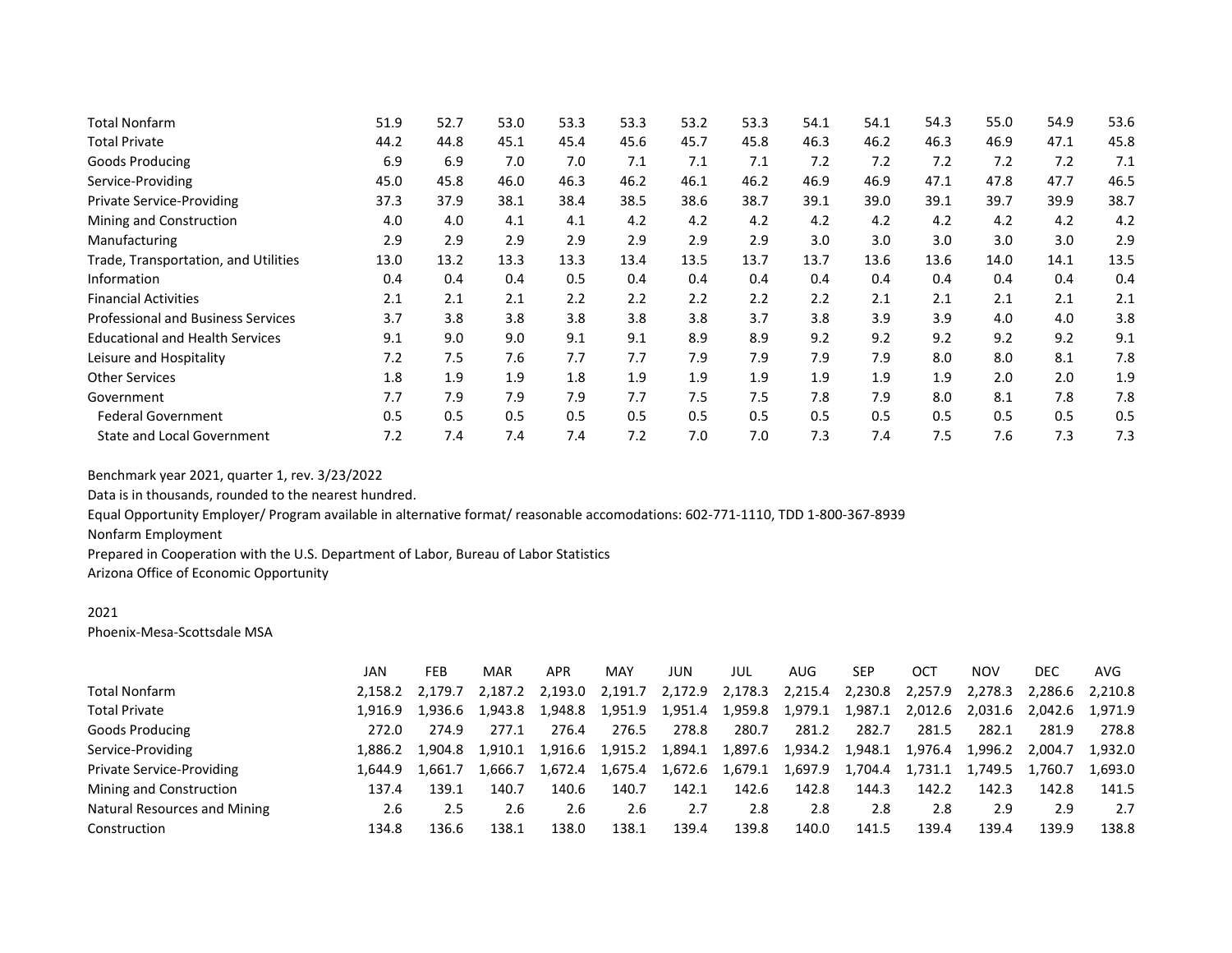| <b>Construction of Buildings</b>          | 27.6  | 28.0  | 28.2  | 28.2  | 28.4  | 28.9  | 29.0  | 29.2  | 29.4  | 28.9  | 29.0  | 28.6  | 28.6  |
|-------------------------------------------|-------|-------|-------|-------|-------|-------|-------|-------|-------|-------|-------|-------|-------|
| Heavy and Civil Engineering               | 14.7  | 14.8  | 15.0  | 15.0  | 15.0  | 15.1  | 15.6  | 15.5  | 15.8  | 15.5  | 15.5  | 15.5  | 15.3  |
| <b>Specialty Trade Contractors</b>        | 92.5  | 93.8  | 94.9  | 94.8  | 94.7  | 95.4  | 95.2  | 95.3  | 96.3  | 95.0  | 94.9  | 95.8  | 94.9  |
| Manufacturing                             | 134.6 | 135.8 | 136.4 | 135.8 | 135.8 | 136.7 | 138.1 | 138.4 | 138.4 | 139.3 | 139.8 | 139.1 | 137.4 |
| Durable Goods                             | 99.1  | 100.0 | 100.3 | 99.8  | 99.8  | 100.5 | 101.3 | 101.3 | 101.3 | 102.3 | 102.6 | 101.6 | 100.8 |
| Computer and Electronic Prod.             | 29.7  | 29.7  | 29.8  | 29.1  | 29.0  | 29.0  | 29.2  | 29.1  | 29.0  | 29.1  | 29.2  | 29.2  | 29.3  |
| Aerospace Products and Parts              | 15.5  | 15.8  | 15.4  | 15.3  | 15.3  | 15.4  | 15.5  | 15.5  | 15.4  | 15.4  | 15.4  | 15.3  | 15.4  |
| Non-Durable Goods                         | 35.5  | 35.8  | 36.1  | 36.0  | 36.0  | 36.2  | 36.8  | 37.1  | 37.1  | 37.0  | 37.2  | 37.5  | 36.5  |
| Trade, Transportation, and Utilities      | 432.7 | 433.3 | 432.8 | 428.5 | 429.7 | 433.1 | 436.5 | 438.8 | 441.5 | 451.1 | 463.3 | 468.6 | 440.8 |
| <b>Wholesale Trade</b>                    | 83.4  | 83.8  | 84.0  | 84.3  | 84.5  | 84.9  | 85.0  | 85.2  | 84.6  | 85.1  | 85.7  | 85.9  | 84.7  |
| <b>Retail Trade</b>                       | 238.6 | 239.1 | 239.0 | 238.1 | 239.2 | 240.8 | 242.7 | 243.8 | 246.0 | 249.7 | 257.6 | 260.2 | 244.6 |
| <b>Motor Vehicles and Parts</b>           | 36.1  | 36.8  | 37.3  | 37.7  | 38.0  | 38.7  | 39.2  | 39.7  | 40.5  | 40.4  | 40.3  | 40.3  | 38.8  |
| <b>Building Material, Garden Supply</b>   | 20.9  | 21.5  | 21.7  | 22.0  | 21.9  | 21.8  | 22.0  | 21.7  | 21.8  | 21.7  | 21.8  | 22.5  | 21.8  |
| Food and Beverage                         | 42.7  | 43.2  | 42.8  | 42.2  | 41.9  | 41.6  | 41.1  | 41.2  | 41.0  | 41.6  | 42.2  | 42.1  | 42.0  |
| <b>General Merchandise</b>                | 44.6  | 43.7  | 43.9  | 43.0  | 43.7  | 43.8  | 44.2  | 44.2  | 44.9  | 46.3  | 49.8  | 50.8  | 45.2  |
| <b>Department Stores</b>                  | 13.7  | 13.1  | 13.1  | 13.2  | 13.5  | 13.6  | 14.0  | 14.1  | 14.1  | 14.5  | 16.6  | 17.2  | 14.2  |
| Other General merchandise                 | 30.9  | 30.6  | 30.8  | 29.8  | 30.2  | 30.2  | 30.2  | 30.1  | 30.8  | 31.8  | 33.2  | 33.6  | 31.0  |
| Transp., Warehousing, and Utilities       | 110.7 | 110.4 | 109.8 | 106.1 | 106.0 | 107.4 | 108.8 | 109.8 | 110.9 | 116.3 | 120.0 | 122.5 | 111.6 |
| Utilities                                 | 7.9   | 8.0   | 8.0   | 7.9   | 8.0   | 8.0   | 8.1   | 8.0   | 8.0   | 8.1   | 8.1   | 8.1   | 8.0   |
| <b>Transportation and Warehousing</b>     | 102.8 | 102.4 | 101.8 | 98.2  | 98.0  | 99.4  | 100.7 | 101.8 | 102.9 | 108.2 | 111.9 | 114.4 | 103.5 |
| <b>Truck Transportation</b>               | 18.9  | 18.9  | 19.0  | 19.0  | 19.1  | 19.3  | 19.0  | 19.3  | 19.2  | 19.6  | 19.6  | 19.6  | 19.2  |
| Information                               | 38.2  | 38.8  | 38.5  | 38.8  | 39.3  | 39.6  | 40.1  | 40.3  | 40.3  | 41.6  | 41.7  | 41.6  | 39.9  |
| Telecommunications                        | 11.8  | 11.7  | 11.7  | 11.5  | 11.4  | 11.4  | 11.4  | 11.3  | 11.2  | 11.3  | 11.3  | 11.3  | 11.4  |
| <b>Financial Activities</b>               | 213.1 | 215.0 | 216.1 | 216.0 | 215.3 | 214.9 | 216.6 | 216.7 | 215.8 | 216.5 | 217.5 | 217.2 | 215.9 |
| Finance and Insurance                     | 170.2 | 171.7 | 172.5 | 172.0 | 171.4 | 171.2 | 172.2 | 171.9 | 170.3 | 170.3 | 171.2 | 170.1 | 171.3 |
| Credit Intermed., Monetary Auth.          | 90.1  | 91.1  | 91.6  | 91.4  | 91.0  | 91.0  | 91.4  | 91.2  | 90.3  | 90.0  | 90.8  | 89.4  | 90.8  |
| <b>Financial Investments and Vehicles</b> | 17.2  | 17.2  | 17.3  | 17.2  | 17.3  | 17.4  | 17.6  | 17.6  | 17.5  | 17.7  | 17.8  | 17.8  | 17.5  |
| <b>Insurance Carriers</b>                 | 62.9  | 63.4  | 63.6  | 63.4  | 63.1  | 62.8  | 63.2  | 63.1  | 62.5  | 62.6  | 62.6  | 62.9  | 63.0  |
| Real Estate, Rental, and Leasing          | 42.9  | 43.3  | 43.6  | 44.0  | 43.9  | 43.7  | 44.4  | 44.8  | 45.5  | 46.2  | 46.3  | 47.1  | 44.6  |
| <b>Professional and Business Services</b> | 362.1 | 367.4 | 367.7 | 368.8 | 369.4 | 365.0 | 365.0 | 369.8 | 370.1 | 378.4 | 381.1 | 385.8 | 370.9 |
| Professional and Tech. Services           | 133.2 | 135.4 | 135.7 | 137.6 | 137.2 | 136.6 | 138.4 | 138.8 | 140.3 | 144.5 | 144.4 | 146.6 | 139.1 |
| Management of Companies                   | 29.8  | 29.8  | 29.8  | 30.3  | 30.5  | 30.8  | 31.0  | 31.2  | 31.1  | 31.5  | 31.7  | 32.0  | 30.8  |
| <b>Administrative and Waste Services</b>  | 199.1 | 202.2 | 202.2 | 200.9 | 201.7 | 197.6 | 195.6 | 199.8 | 198.7 | 202.4 | 205.0 | 207.2 | 201.0 |
| <b>Employment Services</b>                | 91.0  | 93.9  | 93.9  | 92.6  | 93.5  | 89.5  | 87.8  | 91.2  | 92.3  | 94.6  | 96.2  | 97.5  | 92.8  |
| <b>Business Support Services</b>          | 25.3  | 25.0  | 24.7  | 24.4  | 24.2  | 24.1  | 23.4  | 23.6  | 23.8  | 24.1  | 24.0  | 23.8  | 24.2  |
| Services to Buildings                     | 35.0  | 35.3  | 35.3  | 35.4  | 35.5  | 35.7  | 35.3  | 35.5  | 35.0  | 35.1  | 34.5  | 34.3  | 35.2  |
| <b>Educational and Health Services</b>    | 338.8 | 341.9 | 341.4 | 344.3 | 341.5 | 337.6 | 338.2 | 343.8 | 346.3 | 349.1 | 351.0 | 351.9 | 343.8 |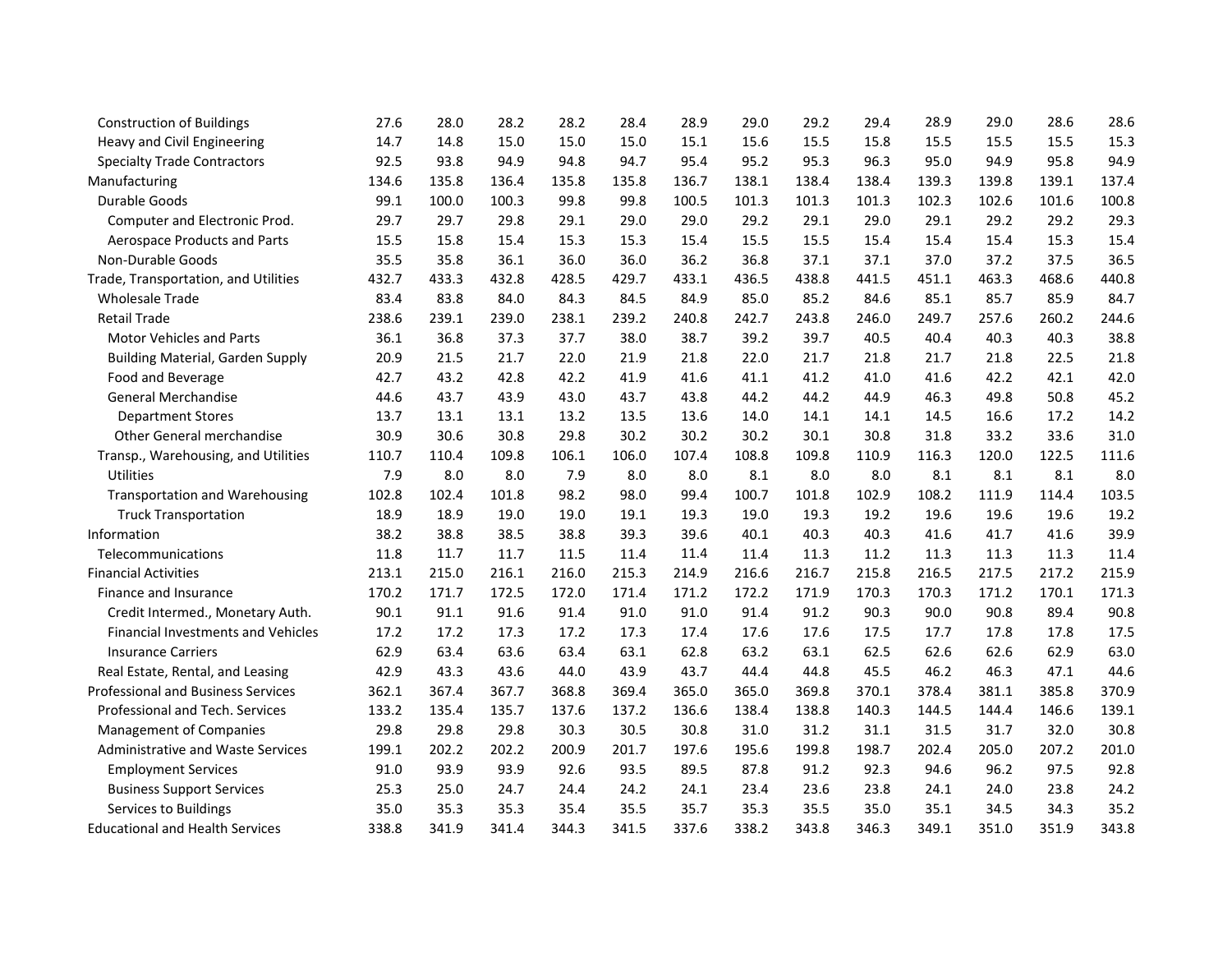| <b>Educational Services</b>              | 52.9  | 53.4  | 53.2  | 53.4  | 51.7  | 48.4  | 47.5  | 51.5  | 54.4  | 55.8  | 55.5  | 55.6  | 52.8  |
|------------------------------------------|-------|-------|-------|-------|-------|-------|-------|-------|-------|-------|-------|-------|-------|
| <b>Health Care and Social Assistance</b> | 285.9 | 288.5 | 288.2 | 290.9 | 289.8 | 289.2 | 290.7 | 292.3 | 291.9 | 293.3 | 295.5 | 296.3 | 291.0 |
| <b>Ambulatory Health Care Services</b>   | 137.1 | 139.1 | 138.7 | 140.5 | 140.0 | 139.6 | 140.4 | 141.4 | 141.8 | 143.2 | 143.6 | 145.2 | 140.9 |
| Hospitals                                | 64.6  | 64.5  | 64.7  | 65.7  | 65.7  | 65.8  | 66.2  | 66.4  | 66.4  | 66.9  | 67.4  | 67.0  | 65.9  |
| Nursing and Residential Care             | 37.8  | 37.8  | 37.8  | 37.5  | 37.2  | 37.3  | 37.5  | 37.5  | 37.5  | 37.1  | 37.9  | 37.7  | 37.6  |
| Social Assistance                        | 46.4  | 47.1  | 47.0  | 47.2  | 46.9  | 46.5  | 46.6  | 47.0  | 46.2  | 46.1  | 46.6  | 46.4  | 46.7  |
| Leisure and Hospitality                  | 195.2 | 199.9 | 204.2 | 208.9 | 212.5 | 214.1 | 214.7 | 219.4 | 220.8 | 224.6 | 224.5 | 224.7 | 213.6 |
| Arts, Entertainment, and Recreation      | 26.5  | 26.7  | 28.5  | 29.1  | 29.8  | 30.3  | 30.3  | 31.2  | 32.0  | 32.5  | 32.5  | 31.3  | 30.1  |
| <b>Accommodation and Food Services</b>   | 168.7 | 173.2 | 175.7 | 179.8 | 182.7 | 183.8 | 184.4 | 188.2 | 188.8 | 192.1 | 192.0 | 193.4 | 183.6 |
| Accommodation                            | 16.3  | 16.4  | 16.5  | 17.8  | 18.4  | 19.0  | 19.5  | 19.8  | 19.6  | 20.1  | 19.1  | 19.3  | 18.5  |
| Food Svcs and Drinking Places            | 152.4 | 156.8 | 159.2 | 162.0 | 164.3 | 164.8 | 164.9 | 168.4 | 169.2 | 172.0 | 172.9 | 174.1 | 165.1 |
| <b>Other Services</b>                    | 64.8  | 65.4  | 66.0  | 67.1  | 67.7  | 68.3  | 68.0  | 69.1  | 69.6  | 69.8  | 70.4  | 70.9  | 68.1  |
| Government                               | 241.3 | 243.1 | 243.4 | 244.2 | 239.8 | 221.5 | 218.5 | 236.3 | 243.7 | 245.3 | 246.7 | 244.0 | 239.0 |
| <b>Federal Government</b>                | 23.9  | 24.0  | 23.9  | 23.9  | 24.1  | 24.1  | 24.2  | 24.1  | 24.1  | 24.0  | 24.2  | 24.1  | 24.1  |
| <b>State Government</b>                  | 52.7  | 53.3  | 53.5  | 53.9  | 49.7  | 46.6  | 45.7  | 50.2  | 52.8  | 54.0  | 54.3  | 53.1  | 51.7  |
| <b>State Government Education</b>        | 25.8  | 26.8  | 27.1  | 27.2  | 23.0  | 19.9  | 19.1  | 23.9  | 26.6  | 27.4  | 28.0  | 27.3  | 25.2  |
| Local Government                         | 164.7 | 165.8 | 166.0 | 166.4 | 166.0 | 150.8 | 148.6 | 162.0 | 166.8 | 167.3 | 168.2 | 166.8 | 163.3 |
| <b>Local Government Education</b>        | 89.1  | 90.0  | 89.7  | 90.3  | 89.0  | 70.6  | 69.1  | 84.1  | 90.2  | 90.6  | 91.6  | 90.6  | 86.2  |

Data is in thousands, rounded to the nearest hundred.

Equal Opportunity Employer/ Program available in alternative format/ reasonable accomodations: 602-771-1110, TDD 1-800-367-8939

Nonfarm Employment

Prepared in Cooperation with the U.S. Department of Labor, Bureau of Labor Statistics

Arizona Office of Economic Opportunity

## 2021

Prescott MSA

|                                  | <b>JAN</b> | FEB  | MAR  | APR  | MAY  | JUN  | JUL  | AUG  | <b>SEP</b> | ост  | <b>NOV</b> | DEC  | AVG  |
|----------------------------------|------------|------|------|------|------|------|------|------|------------|------|------------|------|------|
| <b>Total Nonfarm</b>             | 63.9       | 64.9 | 65.5 | 65.8 | 66.1 | 65.3 | 65.3 | 66.3 | 67.0       | 67.7 | 68.2       | 68.3 | 66.2 |
| <b>Total Private</b>             | 53.6       | 54.3 | 54.9 | 55.2 | 55.4 | 55.6 | 55.7 | 55.8 | 56.3       | 56.9 | 57.4       | 57.5 | 55.7 |
| Goods Producing                  | 10.2       | 10.2 | 10.3 | 10.3 | 10.3 | 10.5 | 10.5 | 10.5 | 10.6       | 10.6 | 10.6       | 10.6 | 10.4 |
| Service-Providing                | 53.7       | 54.7 | 55.2 | 55.5 | 55.8 | 54.8 | 54.8 | 55.8 | 56.4       | 57.1 | 57.6       | 57.7 | 55.8 |
| <b>Private Service-Providing</b> | 43.4       | 44.1 | 44.6 | 44.9 | 45.1 | 45.1 | 45.2 | 45.3 | 45.7       | 46.3 | 46.8       | 46.9 | 45.3 |
| Mining and Construction          | 6.5        | 6.5  | 6.6  | 6.6  | 6.6  | 6.7  | 6.7  | 6.7  | 6.7        | 6.7  | 6.7        | 6.7  | 6.6  |
| Manufacturing                    | 3.7        | 3.7  | 3.7  | 3.7  | 3.7  | 3.8  | 3.8  | 3.8  | 3.9        | 3.9  | 3.9        | 3.9  | 3.8  |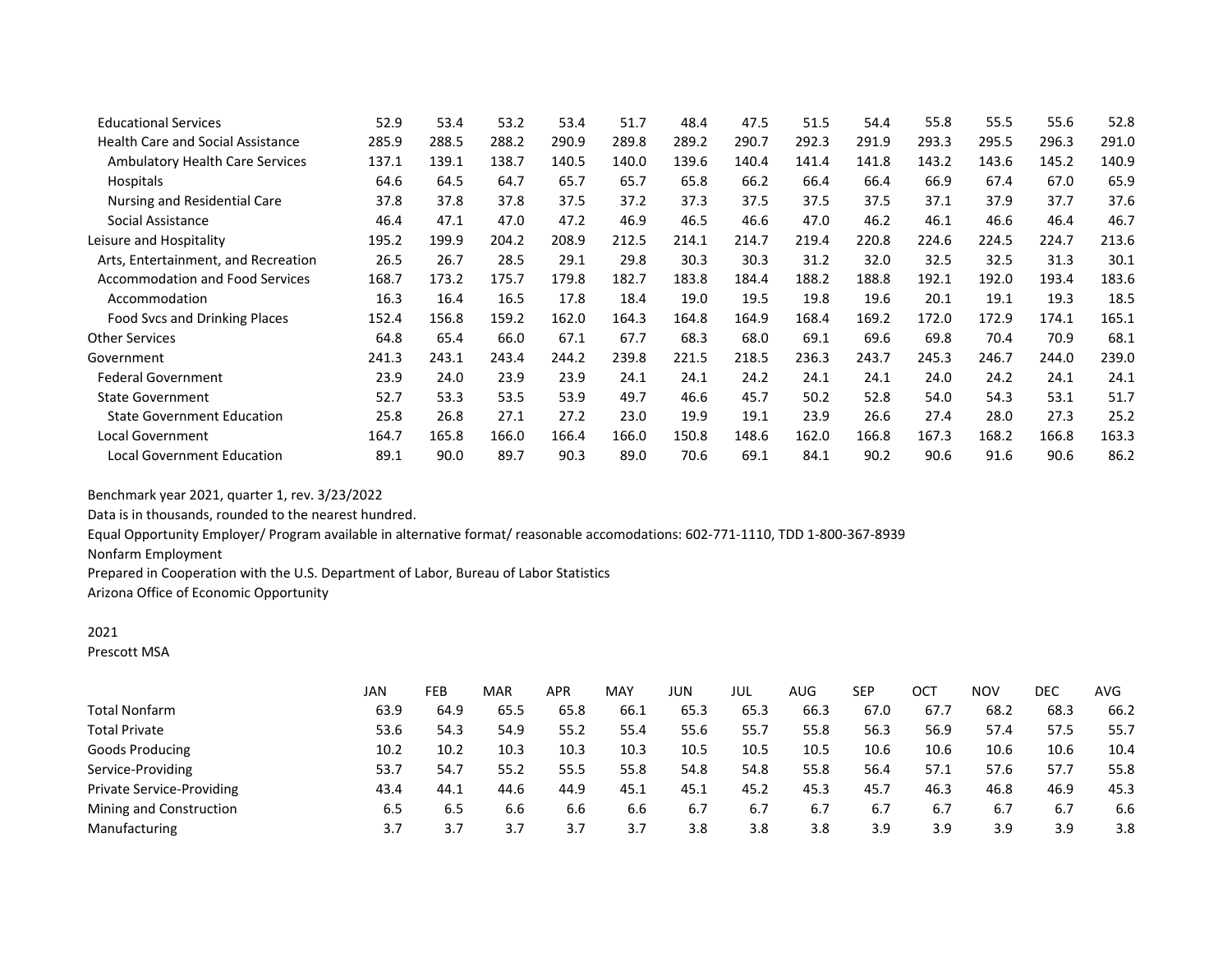| Trade, Transportation, and Utilities      | 12.9 | 13.0 | 13.1 | 13.0 | 13.1 | 13.2 | 13.3 | 13.2 | 13.2 | 13.4 | 13.9 | 14.1 | 13.3 |
|-------------------------------------------|------|------|------|------|------|------|------|------|------|------|------|------|------|
| Information                               | 0.4  | 0.4  | 0.4  | 0.4  | 0.4  | 0.4  | 0.4  | 0.4  | 0.4  | 0.4  | 0.4  | 0.4  | 0.4  |
| <b>Financial Activities</b>               | 2.4  | 2.4  | 2.5  | 2.5  | 2.5  | 2.5  | 2.5  | 2.5  | 2.5  | 2.5  | 2.5  | 2.5  | 2.5  |
| <b>Professional and Business Services</b> | 4.7  | 4.7  | 4.8  | 4.9  | 4.9  | 4.9  | 4.9  | 4.8  | 4.9  | 5.0  | 5.0  | 5.0  | 4.9  |
| <b>Educational and Health Services</b>    | 12.0 | 12.1 | 12.0 | 12.0 | 11.9 | 11.6 | 11.5 | 11.9 | 12.1 | 12.2 | 12.2 | 12.2 | 12.0 |
| Leisure and Hospitality                   | 8.8  | 9.2  | 9.5  | 9.8  | 10.0 | 10.1 | 10.3 | 10.2 | 10.3 | 10.5 | 10.4 | 10.3 | 10.0 |
| <b>Other Services</b>                     | 2.2  | 2.3  | 2.3  | 2.3  | 2.3  | 2.4  | 2.3  | 2.3  | 2.3  | 2.3  | 2.4  | 2.4  | 2.3  |
| Government                                | 10.3 | 10.6 | 10.6 | 10.6 | 10.7 | 9.7  | 9.6  | 10.5 | 10.7 | 10.8 | 10.8 | 10.8 | 10.5 |
| <b>Federal Government</b>                 | 1.5  | 1.6  | 1.6  | 1.6  | 1.6  | 1.6  | 1.6  | 1.6  | 1.6  | 1.6  | 1.6  | 1.6  | 1.6  |
| <b>State and Local Government</b>         | 8.8  | 9.0  | 9.0  | 9.0  | 9.1  | 8.1  | 8.0  | 8.9  | 9.1  | 9.2  | 9.2  | 9.2  | 8.9  |

Data is in thousands, rounded to the nearest hundred.

Equal Opportunity Employer/ Program available in alternative format/ reasonable accomodations: 602-771-1110, TDD 1-800-367-8939

Nonfarm Employment

Prepared in Cooperation with the U.S. Department of Labor, Bureau of Labor Statistics

Arizona Office of Economic Opportunity

# 2021

Sierra Vista-Douglas MSA

|                                           | JAN  | FEB  | <b>MAR</b> | <b>APR</b> | <b>MAY</b> | <b>JUN</b> | JUL  | <b>AUG</b> | <b>SEP</b> | OCT  | <b>NOV</b> | DEC. | AVG. |
|-------------------------------------------|------|------|------------|------------|------------|------------|------|------------|------------|------|------------|------|------|
| Total Nonfarm                             | 34.4 | 34.0 | 33.7       | 33.7       | 33.7       | 33.2       | 33.0 | 33.5       | 33.8       | 33.9 | 34.4       | 34.5 | 33.8 |
| <b>Total Private</b>                      | 23.8 | 23.3 | 23.0       | 23.0       | 23.0       | 22.8       | 23.1 | 23.1       | 23.3       | 23.4 | 23.8       | 24.1 | 23.3 |
| <b>Goods Producing</b>                    | 3.5  | 2.8  | 2.6        | 2.5        | 2.6        | 2.6        | 2.6  | 2.6        | 2.6        | 2.6  | 2.6        | 2.7  | 2.7  |
| Service-Providing                         | 30.9 | 31.2 | 31.1       | 31.2       | 31.1       | 30.6       | 30.4 | 30.9       | 31.2       | 31.3 | 31.8       | 31.8 | 31.1 |
| <b>Private Service-Providing</b>          | 20.3 | 20.5 | 20.4       | 20.5       | 20.4       | 20.2       | 20.5 | 20.5       | 20.7       | 20.8 | 21.2       | 21.4 | 20.6 |
| Mining and Construction                   | 2.9  | 2.2  | 2.0        | 1.9        | 1.9        | 1.9        | 1.9  | 1.9        | 1.9        | 1.9  | 1.9        | 2.0  | 2.0  |
| Manufacturing                             | 0.6  | 0.6  | 0.6        | 0.6        | 0.7        | 0.7        | 0.7  | 0.7        | 0.7        | 0.7  | 0.7        | 0.7  | 0.7  |
| Trade, Transportation, and Utilities      | 6.3  | 6.3  | 6.3        | 6.2        | 6.2        | 6.2        | 6.2  | 6.2        | 6.3        | 6.3  | 6.6        | 6.7  | 6.3  |
| Information                               | 0.3  | 0.4  | 0.4        | 0.3        | 0.3        | 0.3        | 0.4  | 0.3        | 0.5        | 0.5  | 0.5        | 0.5  | 0.4  |
| <b>Financial Activities</b>               | 0.8  | 0.9  | 0.8        | 0.9        | 0.9        | 0.8        | 0.9  | 0.9        | 0.9        | 0.9  | 0.9        | 0.9  | 0.9  |
| <b>Professional and Business Services</b> | 4.7  | 4.6  | 4.6        | 4.6        | 4.5        | 4.5        | 4.5  | 4.5        | 4.5        | 4.5  | 4.5        | 4.6  | 4.6  |
| <b>Educational and Health Services</b>    | 4.4  | 4.4  | 4.4        | 4.4        | 4.4        | 4.2        | 4.3  | 4.4        | 4.3        | 4.3  | 4.3        | 4.3  | 4.3  |
| Leisure and Hospitality                   | 3.1  | 3.2  | 3.2        | 3.4        | 3.4        | 3.5        | 3.5  | 3.5        | 3.5        | 3.6  | 3.6        | 3.6  | 3.4  |
| <b>Other Services</b>                     | 0.7  | 0.7  | 0.7        | 0.7        | 0.7        | 0.7        | 0.7  | 0.7        | 0.7        | 0.7  | 0.8        | 0.8  | 0.7  |
| Government                                | 10.6 | 10.7 | 10.7       | 10.7       | 10.7       | 10.4       | 9.9  | 10.4       | 10.5       | 10.5 | 10.6       | 10.4 | 10.5 |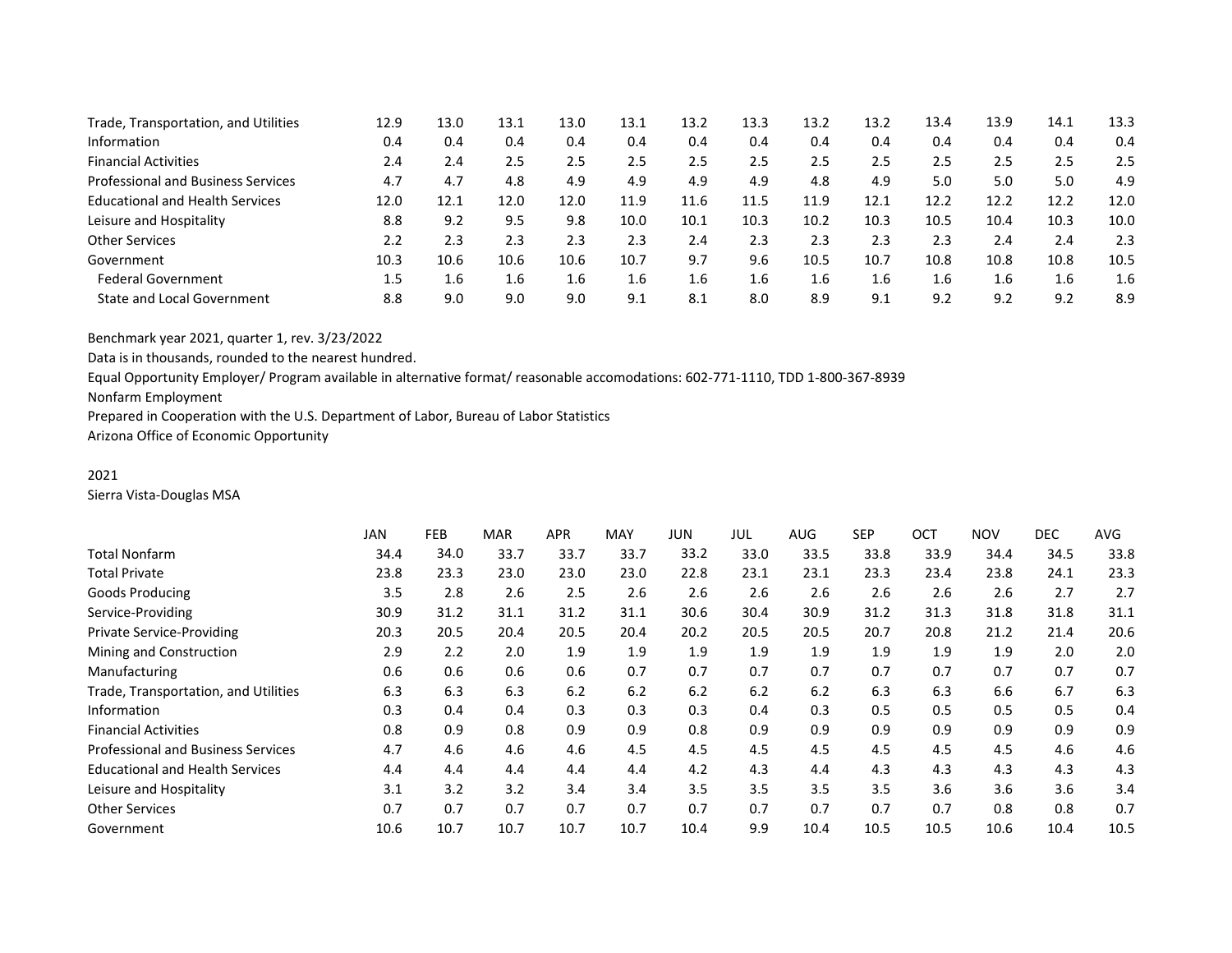| <b>Federal Government</b>         |     | 4.8 | 4.8 | 4.8 | 4.8 | 4.8                               | 4.7 4.7 4.7 | 4.7 | 4.6 | 4.8 |
|-----------------------------------|-----|-----|-----|-----|-----|-----------------------------------|-------------|-----|-----|-----|
| <b>State and Local Government</b> | 5.9 |     |     |     |     | 5.9 5.9 5.9 5.6 5.1 5.7 5.8 5.8 5 |             | 5.9 | 5.8 | 5.8 |

Data is in thousands, rounded to the nearest hundred.

Equal Opportunity Employer/ Program available in alternative format/ reasonable accomodations: 602-771-1110, TDD 1-800-367-8939

Nonfarm Employment

Prepared in Cooperation with the U.S. Department of Labor, Bureau of Labor Statistics

Arizona Office of Economic Opportunity

#### 2021

Tucson MSA

|                                           | <b>JAN</b> | FEB   | <b>MAR</b> | <b>APR</b> | <b>MAY</b> | <b>JUN</b> | JUL   | AUG   | <b>SEP</b> | OCT   | <b>NOV</b> | <b>DEC</b> | AVG   |
|-------------------------------------------|------------|-------|------------|------------|------------|------------|-------|-------|------------|-------|------------|------------|-------|
| <b>Total Nonfarm</b>                      | 372.1      | 375.0 | 377.3      | 377.2      | 378.3      | 369.9      | 370.0 | 379.5 | 383.7      | 386.3 | 390.5      | 392.7      | 379.4 |
| <b>Total Private</b>                      | 298.4      | 300.2 | 302.2      | 302.1      | 303.3      | 303.0      | 303.5 | 305.9 | 307.2      | 309.9 | 312.7      | 315.4      | 305.3 |
| Goods Producing                           | 46.5       | 46.6  | 46.9       | 46.9       | 47.1       | 47.5       | 47.7  | 47.6  | 47.5       | 47.5  | 48.0       | 47.8       | 47.3  |
| Service-Providing                         | 325.6      | 328.4 | 330.4      | 330.3      | 331.2      | 322.4      | 322.3 | 331.9 | 336.2      | 338.8 | 342.5      | 344.9      | 332.1 |
| <b>Private Service-Providing</b>          | 251.9      | 253.6 | 255.3      | 255.2      | 256.2      | 255.5      | 255.8 | 258.3 | 259.7      | 262.4 | 264.7      | 267.6      | 258.0 |
| Mining and Construction                   | 19.2       | 19.3  | 19.5       | 19.6       | 19.6       | 19.9       | 20.1  | 20.0  | 20.0       | 20.0  | 20.1       | 20.0       | 19.8  |
| Natural Resources and Mining              | 1.8        | 1.7   | 1.7        | 1.8        | 1.8        | 1.8        | 1.8   | 1.8   | 1.8        | 1.8   | 1.8        | 1.8        | 1.8   |
| Construction                              | 17.4       | 17.6  | 17.8       | 17.8       | 17.8       | 18.1       | 18.3  | 18.2  | 18.2       | 18.2  | 18.3       | 18.2       | 18.0  |
| <b>Specialty Trade Contractors</b>        | 12.6       | 12.8  | 13.0       | 13.1       | 13.1       | 13.3       | 13.4  | 13.4  | 13.3       | 13.2  | 13.2       | 13.2       | 13.1  |
| Manufacturing                             | 27.3       | 27.3  | 27.4       | 27.3       | 27.5       | 27.6       | 27.6  | 27.6  | 27.5       | 27.5  | 27.9       | 27.8       | 27.5  |
| Aerospace Products and Parts              | 13.8       | 13.8  | 13.8       | 13.8       | 13.8       | 13.9       | 14.1  | 14.0  | 14.0       | 13.9  | 13.9       | 13.8       | 13.9  |
| Trade, Transportation, and Utilities      | 66.8       | 67.0  | 67.0       | 66.2       | 66.6       | 66.9       | 67.6  | 68.0  | 68.8       | 69.8  | 71.6       | 72.7       | 68.3  |
| <b>Wholesale Trade</b>                    | 7.0        | 7.0   | 7.1        | 7.2        | 7.2        | 7.1        | 7.3   | 7.4   | 7.4        | 7.3   | 7.5        | 7.5        | 7.3   |
| Retail Trade                              | 41.3       | 41.4  | 41.4       | 41.0       | 41.3       | 41.3       | 41.3  | 41.4  | 41.5       | 41.9  | 42.6       | 43.1       | 41.6  |
| Food and Beverage                         | 9.4        | 9.6   | 9.6        | 9.5        | 9.6        | 9.5        | 9.4   | 9.4   | 9.4        | 9.5   | 9.5        | 9.5        | 9.5   |
| <b>General Merchandise</b>                | 8.7        | 8.5   | 8.4        | 8.3        | 8.4        | 8.4        | 8.6   | 8.6   | 8.8        | 9.1   | 9.7        | 9.8        | 8.8   |
| <b>Department Stores</b>                  | 2.4        | 2.2   | 2.2        | 2.2        | 2.3        | 2.3        | 2.4   | 2.4   | 2.5        | 2.6   | 2.9        | 3.0        | 2.5   |
| <b>Other General merchandise</b>          | 6.3        | 6.3   | 6.2        | 6.1        | 6.1        | 6.1        | 6.2   | 6.2   | 6.3        | 6.5   | 6.8        | 6.8        | 6.3   |
| Transp., Warehousing, and Utilities       | 18.5       | 18.6  | 18.5       | 18.0       | 18.1       | 18.5       | 19.0  | 19.2  | 19.9       | 20.6  | 21.5       | 22.1       | 19.4  |
| Information                               | 4.9        | 5.0   | 4.9        | 4.9        | 5.0        | 4.9        | 4.9   | 5.0   | 5.0        | 5.1   | 5.1        | 5.1        | 5.0   |
| <b>Financial Activities</b>               | 18.6       | 18.7  | 18.8       | 18.7       | 18.7       | 18.6       | 18.8  | 18.8  | 18.8       | 18.9  | 18.9       | 19.1       | 18.8  |
| <b>Professional and Business Services</b> | 47.6       | 47.9  | 47.9       | 47.5       | 47.2       | 46.7       | 47.1  | 47.4  | 47.0       | 46.9  | 46.3       | 45.5       | 47.1  |
| Professional and Tech. Services           | 19.1       | 19.2  | 19.3       | 19.3       | 19.2       | 19.0       | 19.2  | 19.1  | 18.7       | 18.9  | 19.1       | 19.6       | 19.1  |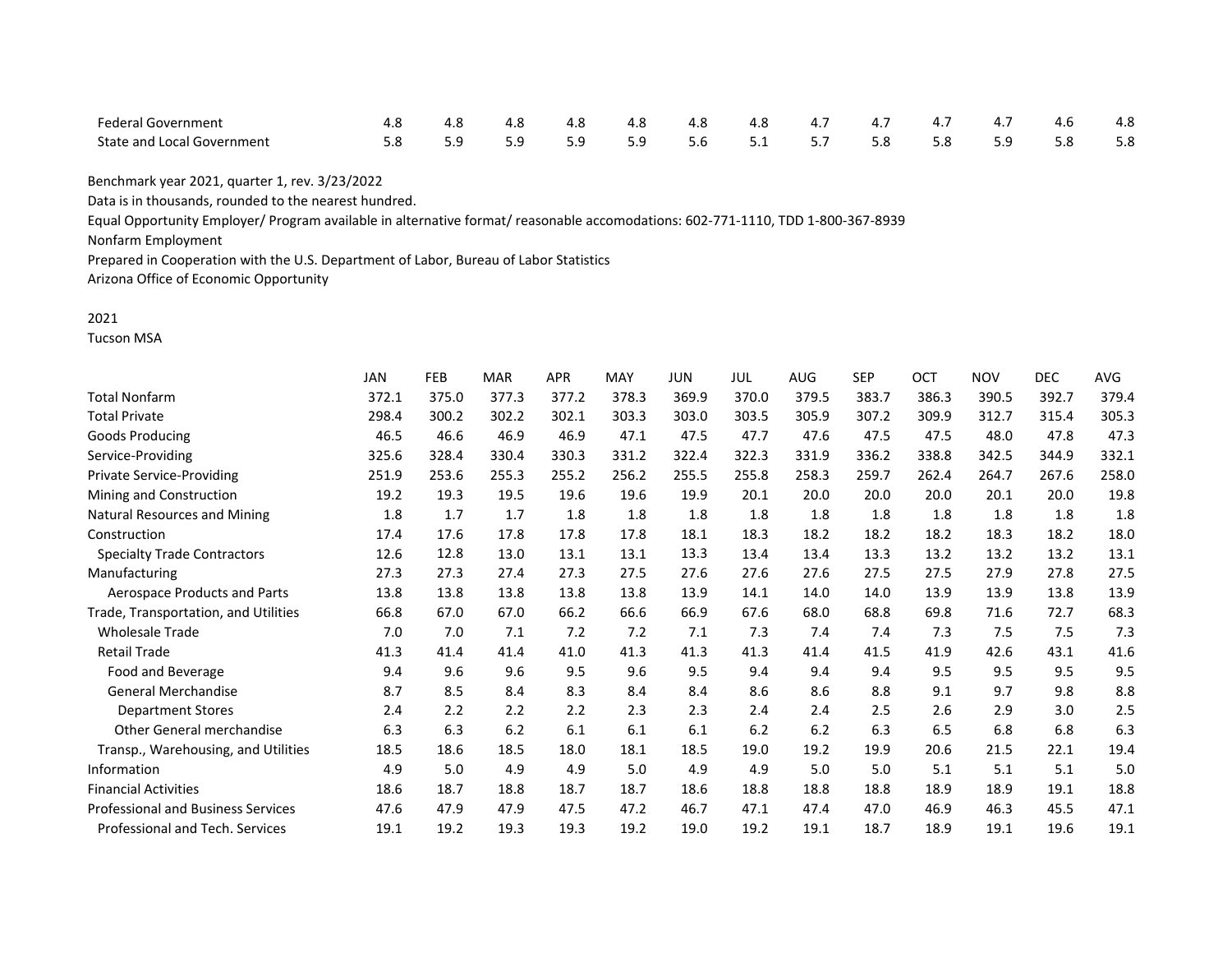| <b>Administrative and Waste Services</b> | 26.8 | 27.0 | 26.8 | 26.4 | 26.3 | 26.0 | 26.2 | 26.5 | 26.5 | 26.3 | 25.2 | 23.8 | 26.2 |
|------------------------------------------|------|------|------|------|------|------|------|------|------|------|------|------|------|
| <b>Employment Services</b>               | 9.1  | 9.3  | 9.5  | 9.3  | 9.5  | 9.4  | 9.4  | 9.6  | 9.7  | 10.0 | 10.0 | 9.5  | 9.5  |
| <b>Business Support Services</b>         | 7.7  | 7.7  | 7.4  | 7.1  | 6.9  | 6.7  | 6.8  | 6.8  | 6.7  | 6.7  | 6.6  | 6.2  | 6.9  |
| <b>Educational and Health Services</b>   | 66.5 | 66.7 | 67.1 | 66.8 | 66.8 | 66.1 | 65.5 | 66.4 | 66.4 | 66.1 | 66.9 | 68.4 | 66.6 |
| Ambulatory Health Care Services          | 22.6 | 22.6 | 22.6 | 22.5 | 22.6 | 22.5 | 22.3 | 22.5 | 22.4 | 22.5 | 22.6 | 23.0 | 22.6 |
| Hospitals                                | 17.0 | 17.1 | 17.1 | 16.8 | 16.7 | 16.6 | 16.6 | 16.6 | 16.6 | 16.4 | 16.3 | 16.4 | 16.7 |
| Nursing and Residential Care             | 9.7  | 9.7  | 9.7  | 9.6  | 9.6  | 9.6  | 9.4  | 9.4  | 9.4  | 9.3  | 9.3  | 9.3  | 9.5  |
| Leisure and Hospitality                  | 34.9 | 35.7 | 36.8 | 38.3 | 39.0 | 39.3 | 38.8 | 39.5 | 40.4 | 42.1 | 42.1 | 43.0 | 39.2 |
| <b>Accommodation and Food Services</b>   | 31.2 | 31.9 | 32.6 | 34.1 | 34.8 | 35.0 | 34.3 | 34.9 | 35.8 | 37.1 | 37.5 | 38.2 | 34.8 |
| Accommodation                            | 3.9  | 4.0  | 4.2  | 4.6  | 4.7  | 4.9  | 5.1  | 5.1  | 5.3  | 5.4  | 5.4  | 5.5  | 4.8  |
| Food Svcs and Drinking Places            | 27.3 | 27.9 | 28.4 | 29.5 | 30.1 | 30.1 | 29.2 | 29.8 | 30.5 | 31.7 | 32.1 | 32.7 | 29.9 |
| <b>Other Services</b>                    | 12.6 | 12.6 | 12.8 | 12.8 | 12.9 | 13.0 | 13.1 | 13.2 | 13.3 | 13.5 | 13.8 | 13.8 | 13.1 |
| Government                               | 73.7 | 74.8 | 75.1 | 75.1 | 75.0 | 66.9 | 66.5 | 73.6 | 76.5 | 76.4 | 77.8 | 77.3 | 74.1 |
| <b>Federal Government</b>                | 12.8 | 12.9 | 12.9 | 12.9 | 12.8 | 12.8 | 12.9 | 12.8 | 12.8 | 12.7 | 12.9 | 12.9 | 12.8 |
| <b>State Government</b>                  | 24.2 | 24.5 | 24.7 | 24.6 | 24.3 | 19.2 | 19.1 | 23.5 | 25.1 | 25.5 | 25.7 | 25.6 | 23.8 |
| <b>State Government Education</b>        | 19.3 | 19.6 | 19.8 | 19.8 | 19.4 | 14.4 | 14.3 | 18.8 | 20.4 | 20.9 | 21.2 | 21.1 | 19.1 |
| <b>Local Government</b>                  | 36.7 | 37.4 | 37.5 | 37.6 | 37.9 | 34.9 | 34.5 | 37.3 | 38.6 | 38.2 | 39.2 | 38.8 | 37.4 |
| <b>Local Government Education</b>        | 19.0 | 19.7 | 19.7 | 19.8 | 19.9 | 17.4 | 16.9 | 19.1 | 20.3 | 19.9 | 20.7 | 20.4 | 19.4 |

Data is in thousands, rounded to the nearest hundred.

Equal Opportunity Employer/ Program available in alternative format/ reasonable accomodations: 602-771-1110, TDD 1-800-367-8939

Nonfarm Employment

Prepared in Cooperation with the U.S. Department of Labor, Bureau of Labor Statistics

Arizona Office of Economic Opportunity

## 2021

Yuma MSA

|                           | JAN  | FEB  | <b>MAR</b> | <b>APR</b> | MAY  | JUN  | JUL  | AUG  | SEP  | OCT  | <b>NOV</b> | DEC  | AVG  |
|---------------------------|------|------|------------|------------|------|------|------|------|------|------|------------|------|------|
| Total Nonfarm             | 57.9 | 58.0 | 58.0       | 57.1       | 56.5 | 55.6 | 55.9 | 57.3 | 57.9 | 58.9 | 59.6       | 59.9 | 57.7 |
| <b>Total Private</b>      | 43.9 | 43.8 | 43.8       | 42.8       | 42.2 | 42.3 | 42.7 | 42.9 | 43.3 | 44.1 | 44.9       | 45.2 | 43.5 |
| Goods Producing           | 6.5  | 6.4  | 6.4        | 6.1        | 5.9  | 5.9  | 5.9  | 5.9  | 5.9  | 5.9  | 6.1        | 6.1  | 6.1  |
| Service-Providing         | 51.4 | 51.6 | 51.6       | 51.0       | 50.6 | 49.7 | 50.0 | 51.4 | 52.0 | 53.0 | 53.5       | 53.8 | 51.6 |
| Private Service-Providing | 37.4 | 37.4 | 37.4       | 36.7       | 36.3 | 36.4 | 36.8 | 37.0 | 37.4 | 38.2 | 38.8       | 39.1 | 37.4 |
| Mining and Construction   | 3.4  | 3.3  | 3.3        | 3.4        | 3.4  | 3.4  | 3.4  | 3.4  | 3.4  | 3.4  | 3.5        | 3.5  | 3.4  |
| Manufacturing             | 3.1  | 3.1  | 3.1        |            | 2.5  | 2.5  | 2.5  | 2.5  | 2.5  | 2.5  | 2.6        | 2.6  | 2.7  |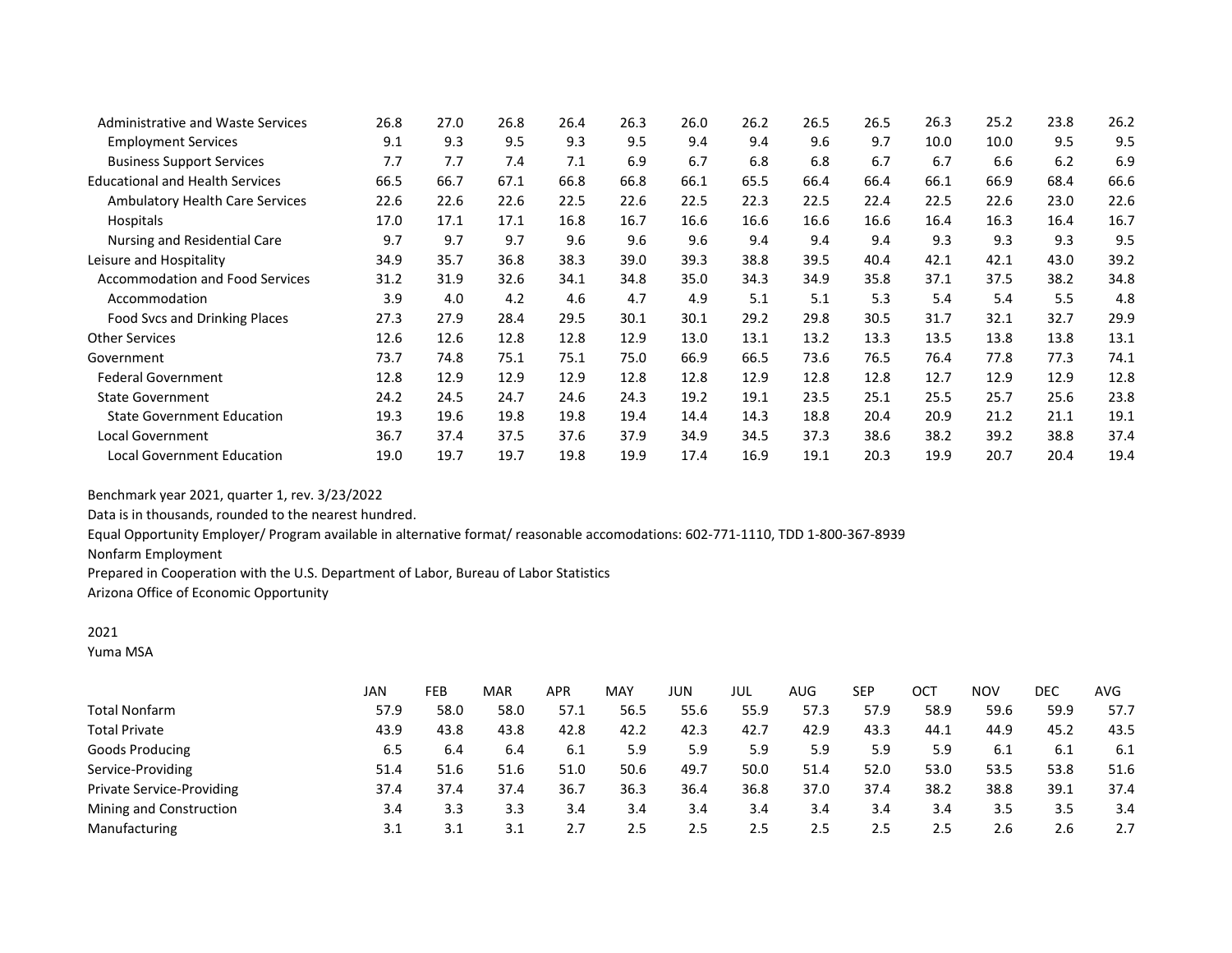| Trade, Transportation, and Utilities      | 11.8 | 11.7 | 11.7 | 11.5 | 11.3 | 11.5 | 11.4 | 11.4 | 11.7 | 11.9 | 12.4 | 12.7 | 11.8 |
|-------------------------------------------|------|------|------|------|------|------|------|------|------|------|------|------|------|
| Information                               | 0.3  | 0.3  | 0.3  | 0.3  | 0.3  | 0.3  | 0.3  | 0.3  | 0.3  | 0.3  | 0.3  | 0.3  | 0.3  |
| <b>Financial Activities</b>               | 2.1  | 2.1  | 2.1  | 2.0  | 2.0  | 2.0  | 2.0  | 2.0  | 2.0  | 2.1  | 2.1  | 2.1  | 2.1  |
| <b>Professional and Business Services</b> | 7.6  | 7.6  | 7.6  | 6.9  | 6.6  | 6.7  | 6.8  | 6.8  | 6.7  | 6.8  | 6.8  | 6.8  | 7.0  |
| <b>Educational and Health Services</b>    | 8.0  | 7.9  | 8.0  | 8.0  | 8.0  | 7.8  | 8.2  | 8.4  | 8.5  | 8.6  | 8.6  | 8.6  | 8.2  |
| Leisure and Hospitality                   | 5.9  | 6.1  | 6.1  | 6.4  | 6.5  | 6.5  | 6.4  | 6.4  | 6.5  | 6.8  | 6.9  | 6.9  | 6.5  |
| <b>Other Services</b>                     | 1.7  | 1.7  | 1.6  | 1.6  | 1.6  | 1.6  | 1.7  | 1.7  | 1.7  |      |      | 1.7  | 1.7  |
| Government                                | 14.0 | 14.2 | 14.2 | 14.3 | 14.3 | 13.3 | 13.2 | 14.4 | 14.6 | 14.8 | 14.7 | 14.7 | 14.2 |
| <b>Federal Government</b>                 | 3.6  | 3.6  | 3.6  | 3.7  | 3.7  | 3.6  | 3.7  | 3.7  | 3.7  | 3.7  | 3.7  | 3.7  | 3.7  |
| <b>State and Local Government</b>         | 10.4 | 10.6 | 10.6 | 10.6 | 10.6 | 9.7  | 9.5  | 10.7 | 10.9 | 11.1 | 11.0 | 11.0 | 10.6 |

Data is in thousands, rounded to the nearest hundred.

Equal Opportunity Employer/ Program available in alternative format/ reasonable accomodations: 602-771-1110, TDD 1-800-367-8939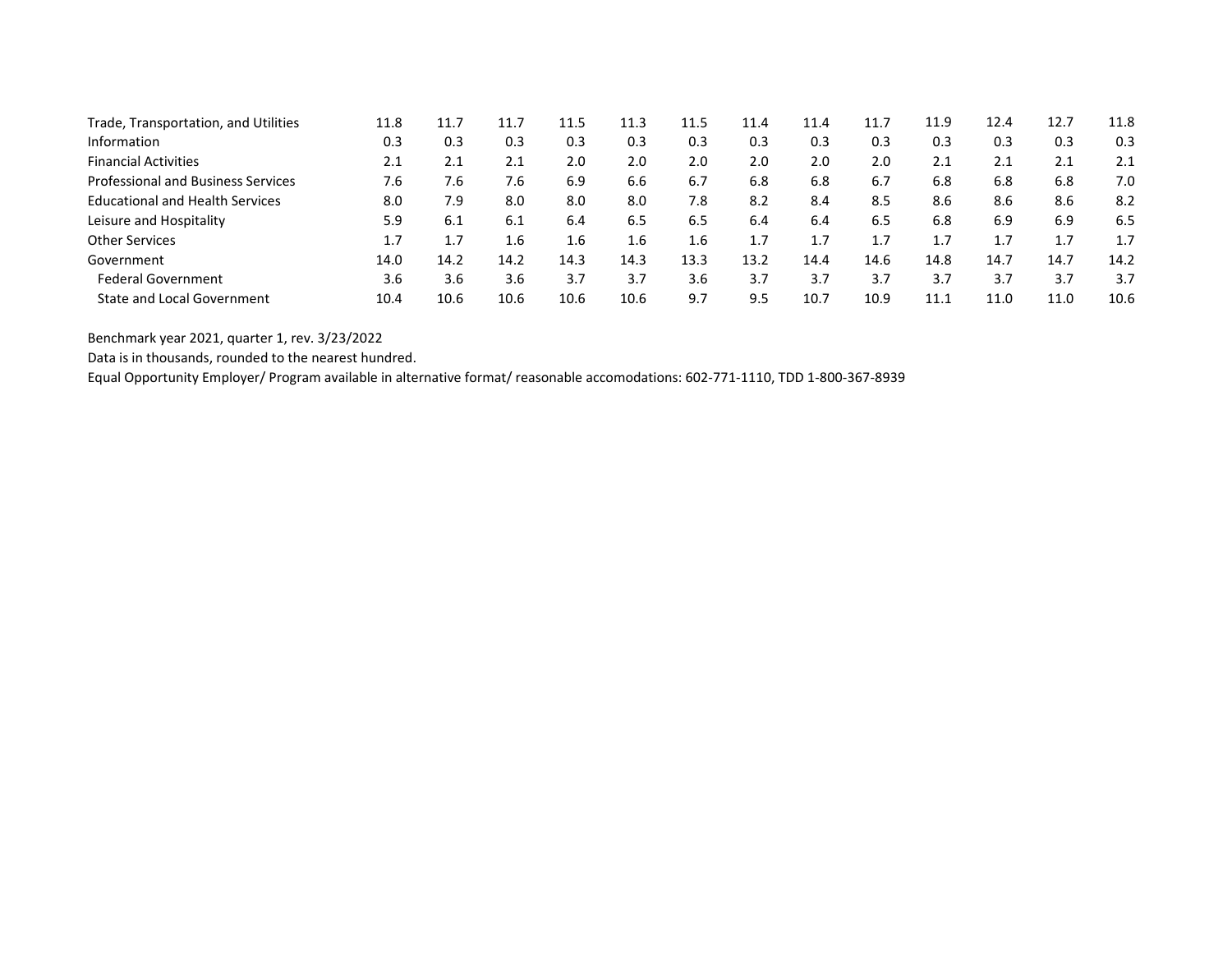# Nonfarm Employment

Prepared in Cooperation with the U.S. Department of Labor, Bureau of Labor Statistics Arizona Office of Economic Opportunity

### 2020

Flagstaff MSA

|                                           | <b>JAN</b> | FEB  | MAR  | <b>APR</b> | MAY  | JUN  | JUL  | <b>AUG</b> | <b>SEP</b> | OCT  | <b>NOV</b> | <b>DEC</b> | AVG  |
|-------------------------------------------|------------|------|------|------------|------|------|------|------------|------------|------|------------|------------|------|
| <b>Total Nonfarm</b>                      | 67.3       | 67.4 | 67.4 | 56.5       | 58.0 | 60.4 | 59.6 | 61.7       | 62.3       | 62.7 | 62.2       | 61.3       | 62.2 |
| <b>Total Private</b>                      | 47.3       | 47.1 | 47.3 | 36.7       | 39.4 | 42.3 | 42.6 | 43.5       | 44.1       | 44.3 | 44.1       | 43.7       | 43.5 |
| <b>Goods Producing</b>                    | 6.4        | 6.4  | 6.4  | 6.3        | 6.5  | 6.6  | 6.5  | 6.6        | 6.5        | 6.0  | 6.0        | 6.0        | 6.4  |
| Service-Providing                         | 60.9       | 61.0 | 61.0 | 50.2       | 51.5 | 53.8 | 53.1 | 55.1       | 55.8       | 56.7 | 56.2       | 55.3       | 55.9 |
| <b>Private Service-Providing</b>          | 40.9       | 40.7 | 40.9 | 30.4       | 32.9 | 35.7 | 36.1 | 36.9       | 37.6       | 38.3 | 38.1       | 37.7       | 37.2 |
| Mining and Construction                   | 2.5        | 2.5  | 2.5  | 2.5        | 2.7  | 2.7  | 2.7  | 2.8        | 2.7        | 2.8  | 2.8        | 2.8        | 2.7  |
| Manufacturing                             | 3.9        | 3.9  | 3.9  | 3.8        | 3.8  | 3.9  | 3.8  | 3.8        | 3.8        | 3.2  | 3.2        | 3.2        | 3.7  |
| Trade, Transportation, and Utilities      | 9.1        | 9.0  | 9.0  | 7.7        | 7.9  | 8.5  | 8.7  | 8.9        | 9.0        | 9.2  | 9.4        | 9.5        | 8.8  |
| Information                               | 0.4        | 0.4  | 0.5  | 0.3        | 0.3  | 0.3  | 0.3  | 0.3        | 0.4        | 0.4  | 0.3        | 0.3        | 0.4  |
| <b>Financial Activities</b>               | 1.5        | 1.5  | 1.5  | 1.4        | 1.4  | 1.4  | 1.5  | 1.5        | 1.5        | 1.5  | 1.5        | 1.5        | 1.5  |
| <b>Professional and Business Services</b> | 3.3        | 3.3  | 3.4  | 2.9        | 3.1  | 3.2  | 3.2  | 3.2        | 3.1        | 3.2  | 3.3        | 3.2        | 3.2  |
| <b>Educational and Health Services</b>    | 9.7        | 9.7  | 9.7  | 8.9        | 9.1  | 9.0  | 8.8  | 8.9        | 9.0        | 9.0  | 9.0        | 9.0        | 9.2  |
| Leisure and Hospitality                   | 15.1       | 15.0 | 15.1 | 7.9        | 9.8  | 11.7 | 12.0 | 12.5       | 13.0       | 13.3 | 12.9       | 12.6       | 12.6 |
| <b>Other Services</b>                     | 1.8        | 1.8  | 1.7  | 1.3        | 1.3  | 1.6  | 1.6  | 1.6        | 1.6        | 1.7  | 1.7        | 1.6        | 1.6  |
| Government                                | 20.0       | 20.3 | 20.1 | 19.8       | 18.6 | 18.1 | 17.0 | 18.2       | 18.2       | 18.4 | 18.1       | 17.6       | 18.7 |
| <b>Federal Government</b>                 | 2.5        | 2.5  | 2.5  | 2.7        | 2.7  | 2.9  | 2.6  | 2.8        | 3.0        | 2.8  | 2.6        | 2.6        | 2.7  |
| <b>State and Local Government</b>         | 17.5       | 17.8 | 17.6 | 17.1       | 15.9 | 15.2 | 14.4 | 15.4       | 15.2       | 15.6 | 15.5       | 15.0       | 16.0 |

Benchmark year 2021, quarter 1, rev. 3/23/2022

Data is in thousands, rounded to the nearest hundred.

Equal Opportunity Employer/ Program available in alternative format/ reasonable accomodations: 602-771-1110, TDD 1-800-367-8939

Nonfarm Employment

Prepared in Cooperation with the U.S. Department of Labor, Bureau of Labor Statistics

Arizona Office of Economic Opportunity

#### 2020 Lake Havasu City-Kingman MSA

| <b>NOV</b><br><b>SEP</b><br><b>DEC</b><br>JAN<br><b>FEB</b><br>JUN<br>JUL<br><b>MAY</b><br><b>OCT</b><br><b>APR</b><br>AUG.<br>MAR<br>$\sim$ | AVG |
|----------------------------------------------------------------------------------------------------------------------------------------------|-----|
|----------------------------------------------------------------------------------------------------------------------------------------------|-----|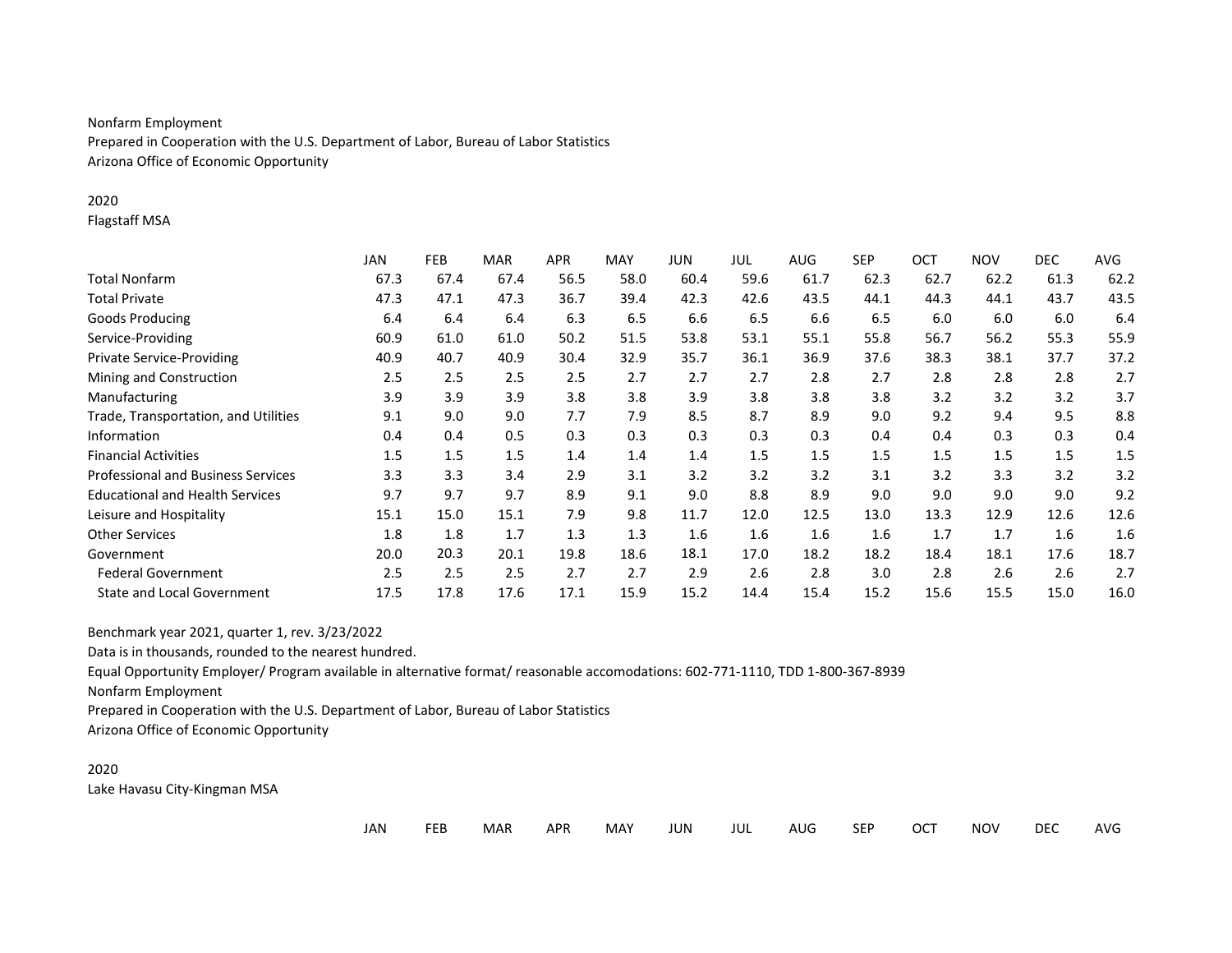| Total Nonfarm                             | 52.5 | 52.8 | 52.4 | 47.2 | 49.6 | 50.3 | 50.3 | 51.0 | 51.4 | 51.6 | 52.5 | 52.4 | 51.2 |
|-------------------------------------------|------|------|------|------|------|------|------|------|------|------|------|------|------|
| <b>Total Private</b>                      | 44.3 | 44.3 | 44.3 | 39.1 | 41.6 | 42.8 | 42.8 | 43.0 | 43.4 | 43.8 | 44.5 | 44.5 | 43.2 |
| Goods Producing                           | 6.7  | 6.6  | 6.7  | 6.4  | 6.6  | 6.6  | 6.7  | 6.7  | 6.7  | 6.7  | 6.7  | 6.9  | 6.7  |
| Service-Providing                         | 45.8 | 46.2 | 45.7 | 40.8 | 43.0 | 43.7 | 43.6 | 44.3 | 44.7 | 44.9 | 45.8 | 45.5 | 44.5 |
| <b>Private Service-Providing</b>          | 37.6 | 37.7 | 37.6 | 32.7 | 35.0 | 36.2 | 36.1 | 36.3 | 36.7 | 37.1 | 37.8 | 37.6 | 36.5 |
| Mining and Construction                   | 3.6  | 3.5  | 3.5  | 3.5  | 3.6  | 3.7  | 3.8  | 3.8  | 3.8  | 3.9  | 3.9  | 4.0  | 3.7  |
| Manufacturing                             | 3.1  | 3.1  | 3.2  | 2.9  | 3.0  | 2.9  | 2.9  | 2.9  | 2.9  | 2.8  | 2.8  | 2.9  | 3.0  |
| Trade, Transportation, and Utilities      | 12.7 | 12.7 | 12.7 | 11.9 | 12.2 | 12.7 | 12.8 | 12.9 | 12.9 | 13.0 | 13.3 | 13.3 | 12.8 |
| Information                               | 0.5  | 0.5  | 0.5  | 0.5  | 0.5  | 0.4  | 0.5  | 0.4  | 0.5  | 0.4  | 0.4  | 0.4  | 0.5  |
| <b>Financial Activities</b>               | 1.8  | 1.9  | 1.9  | 1.8  | 1.9  | 2.0  | 2.0  | 2.0  | 2.0  | 2.0  | 2.1  | 2.1  | 2.0  |
| <b>Professional and Business Services</b> | 4.3  | 4.2  | 4.2  | 3.7  | 3.8  | 3.9  | 3.7  | 3.7  | 3.6  | 3.7  | 3.8  | 3.7  | 3.9  |
| <b>Educational and Health Services</b>    | 9.2  | 9.2  | 9.1  | 8.4  | 8.8  | 8.6  | 8.6  | 8.9  | 8.9  | 9.1  | 9.1  | 9.2  | 8.9  |
| Leisure and Hospitality                   | 7.2  | 7.3  | 7.3  | 5.0  | 6.3  | 6.8  | 6.8  | 6.7  | 7.0  | 7.1  | 7.2  | 7.1  | 6.8  |
| <b>Other Services</b>                     | 1.9  | 1.9  | 1.9  | 1.4  | 1.5  | 1.8  | 1.7  | 1.7  | 1.8  | 1.8  | 1.9  | 1.8  | 1.8  |
| Government                                | 8.2  | 8.5  | 8.1  | 8.1  | 8.0  | 7.5  | 7.5  | 8.0  | 8.0  | 7.8  | 8.0  | 7.9  | 8.0  |
| <b>Federal Government</b>                 | 0.5  | 0.5  | 0.5  | 0.5  | 0.5  | 0.5  | 0.5  | 0.8  | 0.7  | 0.5  | 0.5  | 0.5  | 0.5  |
| <b>State and Local Government</b>         | 7.7  | 8.0  | 7.6  | 7.6  | 7.5  | 7.0  | 7.0  | 7.2  | 7.3  | 7.3  | 7.5  | 7.4  | 7.4  |

Data is in thousands, rounded to the nearest hundred.

Equal Opportunity Employer/ Program available in alternative format/ reasonable accomodations: 602-771-1110, TDD 1-800-367-8939

Nonfarm Employment

Prepared in Cooperation with the U.S. Department of Labor, Bureau of Labor Statistics

Arizona Office of Economic Opportunity

#### 2020

Phoenix-Mesa-Scottsdale MSA

|                                  | JAN     | FEB             | MAR     | APR     | <b>MAY</b> | JUN     | JUL                     | AUG     | SEP     | OCT     | <b>NOV</b> | DEC             | AVG     |
|----------------------------------|---------|-----------------|---------|---------|------------|---------|-------------------------|---------|---------|---------|------------|-----------------|---------|
| Total Nonfarm                    |         | 2.219.5 2.233.5 | 2.218.0 | 981.3   | 2,031.3    | 2,047.5 | 2,026.4                 | 2,080.5 | 2,104.8 | 2,153.5 | 2,182.5    | 2.189.5 2.122.4 |         |
| <b>Total Private</b>             |         | 1.971.6 1.978.4 | 1.965.5 | 1.732.3 | 1.788.0    | 1,835.9 | 1,816.2                 | 1,840.7 | 1,859.8 | 1,908.2 | 1,937.1    | 1.947.1         | 1,881.7 |
| <b>Goods Producing</b>           | 274.6   | 276.5           | 275.8   | 268.6   | 270.3      | 271.7   | 268.0                   | 269.6   | 269.6   | 273.3   | 274.9      | 275.3           | 272.4   |
| Service-Providing                | 1.944.9 | 1.957.0         | 1.942.2 | 1.712.7 | 1.761.0    | 1,775.8 | 1,758.4                 | 1,810.9 | 1,835.2 | 1,880.2 | 1,907.6    | 1,914.2 1,850.0 |         |
| <b>Private Service-Providing</b> | L.697.0 | 1.701.9         | 1.689.7 | 1.463.7 | 1.517.7    |         | 1,564.2 1,548.2 1,571.1 |         | 1,590.2 | 1,634.9 | 1.662.2    | 1.671.8         | 1.609.4 |
| Mining and Construction          | 139.0   | 140.5           | 139.8   | 137.3   | 138.2      | 138.7   | 136.6                   | 137.0   | 137.1   | 139.0   | 139.5      | 139.2           | 138.5   |
| Natural Resources and Mining     | 3.4     | 3.3             | 3.3     | 3.2     | 3.2        | 2.9     | 2.8                     | 2.9     | 2.7     | 2.5     | 2.5        | 2.5             | 2.9     |
| Construction                     | 135.6   | 137.2           | 136.5   | 134.1   | 135.0      | 135.8   | 133.8                   | 134.1   | 134.4   | 136.5   | 137.0      | 136.7           | 135.6   |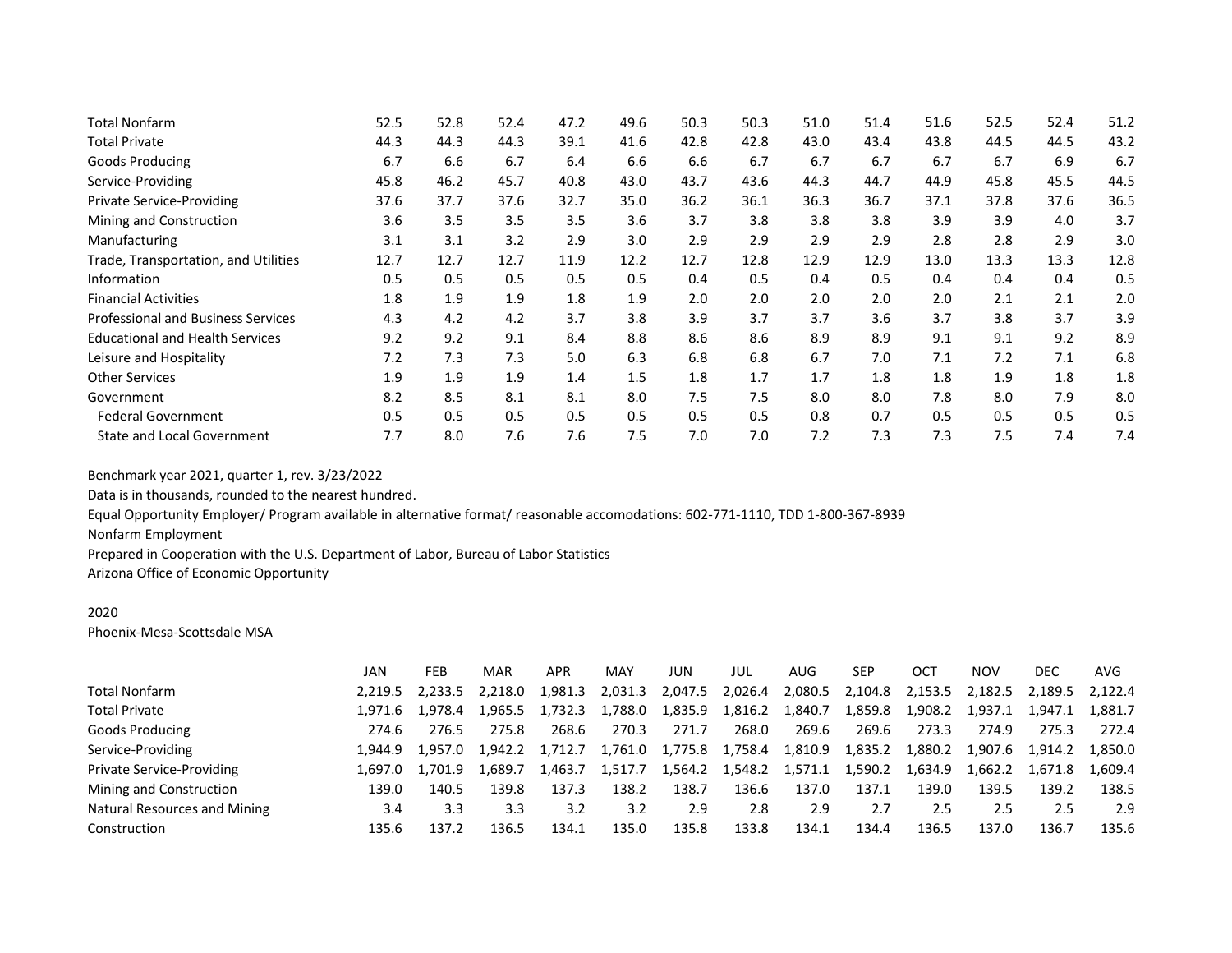| <b>Construction of Buildings</b>          | 27.8  | 28.1  | 28.6  | 27.4  | 27.6  | 27.7  | 27.4  | 27.3  | 27.3  | 27.8  | 27.8  | 27.7  | 27.7  |
|-------------------------------------------|-------|-------|-------|-------|-------|-------|-------|-------|-------|-------|-------|-------|-------|
| Heavy and Civil Engineering               | 14.7  | 14.9  | 14.8  | 15.2  | 15.2  | 15.1  | 14.8  | 14.7  | 14.7  | 14.9  | 14.9  | 15.0  | 14.9  |
| <b>Specialty Trade Contractors</b>        | 93.1  | 94.2  | 93.1  | 91.5  | 92.2  | 93.0  | 91.6  | 92.1  | 92.4  | 93.8  | 94.3  | 94.0  | 92.9  |
| Manufacturing                             | 135.6 | 136.0 | 136.0 | 131.3 | 132.1 | 133.0 | 131.4 | 132.6 | 132.5 | 134.3 | 135.4 | 136.1 | 133.9 |
| Durable Goods                             | 100.6 | 100.9 | 101.1 | 97.4  | 98.1  | 98.7  | 97.3  | 98.1  | 97.7  | 98.9  | 99.3  | 99.9  | 99.0  |
| Computer and Electronic Prod.             | 30.4  | 30.4  | 30.5  | 30.5  | 30.4  | 30.3  | 29.9  | 30.0  | 29.9  | 30.0  | 30.0  | 30.0  | 30.2  |
| Aerospace Products and Parts              | 17.2  | 17.2  | 17.2  | 16.8  | 16.8  | 16.8  | 16.5  | 16.5  | 16.4  | 16.2  | 16.1  | 15.9  | 16.6  |
| Non-Durable Goods                         | 35.0  | 35.1  | 34.9  | 33.9  | 34.0  | 34.3  | 34.1  | 34.5  | 34.8  | 35.4  | 36.1  | 36.2  | 34.9  |
| Trade, Transportation, and Utilities      | 418.9 | 416.5 | 415.7 | 380.2 | 389.0 | 403.6 | 404.4 | 410.5 | 415.4 | 428.5 | 442.7 | 446.8 | 414.4 |
| <b>Wholesale Trade</b>                    | 83.3  | 83.7  | 83.4  | 79.7  | 80.1  | 80.2  | 80.4  | 80.9  | 80.8  | 82.2  | 82.9  | 83.4  | 81.8  |
| <b>Retail Trade</b>                       | 236.9 | 235.7 | 235.4 | 206.7 | 213.4 | 225.4 | 225.3 | 228.8 | 231.2 | 238.4 | 247.1 | 248.0 | 231.0 |
| <b>Motor Vehicles and Parts</b>           | 36.9  | 37.1  | 37.0  | 33.6  | 33.1  | 33.7  | 34.0  | 34.7  | 35.0  | 35.2  | 35.6  | 35.8  | 35.1  |
| <b>Building Material, Garden Supply</b>   | 18.9  | 19.5  | 19.7  | 19.5  | 20.1  | 20.5  | 20.4  | 20.4  | 20.7  | 21.0  | 21.3  | 21.4  | 20.3  |
| Food and Beverage                         | 40.3  | 40.6  | 40.5  | 42.2  | 42.7  | 42.7  | 42.3  | 43.2  | 43.3  | 43.4  | 43.8  | 43.6  | 42.4  |
| <b>General Merchandise</b>                | 42.9  | 42.1  | 42.5  | 36.4  | 39.0  | 43.1  | 42.1  | 42.4  | 42.5  | 44.2  | 47.8  | 47.6  | 42.7  |
| <b>Department Stores</b>                  | 15.5  | 14.8  | 14.6  | 6.7   | 8.3   | 11.5  | 11.8  | 12.1  | 12.3  | 13.6  | 15.6  | 16.1  | 12.7  |
| Other General merchandise                 | 27.4  | 27.3  | 27.9  | 29.7  | 30.7  | 31.6  | 30.3  | 30.3  | 30.2  | 30.6  | 32.2  | 31.5  | 30.0  |
| Transp., Warehousing, and Utilities       | 98.7  | 97.1  | 96.9  | 93.8  | 95.5  | 98.0  | 98.7  | 100.8 | 103.4 | 107.9 | 112.7 | 115.4 | 101.6 |
| Utilities                                 | 8.2   | 8.2   | 8.1   | 8.1   | 8.1   | 8.0   | 8.0   | 8.0   | 7.9   | 7.9   | 8.0   | 8.0   | 8.0   |
| <b>Transportation and Warehousing</b>     | 90.5  | 88.9  | 88.8  | 85.7  | 87.4  | 90.0  | 90.7  | 92.8  | 95.5  | 100.0 | 104.7 | 107.4 | 93.5  |
| <b>Truck Transportation</b>               | 18.2  | 18.4  | 18.4  | 18.3  | 18.3  | 18.3  | 18.4  | 18.5  | 18.5  | 18.8  | 19.0  | 19.2  | 18.5  |
| Information                               | 41.2  | 41.1  | 40.7  | 36.6  | 36.2  | 35.6  | 36.2  | 36.5  | 37.2  | 37.5  | 37.7  | 38.1  | 37.9  |
| Telecommunications                        | 12.7  | 12.5  | 12.4  | 11.9  | 12.1  | 11.9  | 12.0  | 11.9  | 11.8  | 11.7  | 11.6  | 11.8  | 12.0  |
| <b>Financial Activities</b>               | 204.7 | 205.7 | 205.5 | 202.7 | 203.5 | 204.6 | 205.4 | 206.4 | 207.1 | 210.0 | 211.2 | 212.8 | 206.6 |
| Finance and Insurance                     | 157.6 | 158.4 | 158.5 | 159.4 | 160.8 | 162.2 | 163.3 | 164.5 | 165.3 | 167.2 | 168.0 | 169.1 | 162.9 |
| Credit Intermed., Monetary Auth.          | 82.3  | 82.9  | 82.7  | 82.7  | 83.6  | 84.4  | 85.0  | 86.1  | 86.8  | 88.0  | 88.8  | 89.5  | 85.2  |
| <b>Financial Investments and Vehicles</b> | 17.0  | 17.0  | 17.0  | 17.0  | 17.2  | 17.3  | 17.5  | 17.5  | 17.4  | 17.5  | 17.3  | 17.4  | 17.3  |
| <b>Insurance Carriers</b>                 | 58.3  | 58.5  | 58.8  | 59.7  | 60.0  | 60.5  | 60.8  | 60.9  | 61.1  | 61.7  | 61.9  | 62.2  | 60.4  |
| Real Estate, Rental, and Leasing          | 47.1  | 47.3  | 47.0  | 43.3  | 42.7  | 42.4  | 42.1  | 41.9  | 41.8  | 42.8  | 43.2  | 43.7  | 43.8  |
| <b>Professional and Business Services</b> | 372.9 | 372.8 | 369.2 | 343.2 | 350.3 | 350.8 | 344.9 | 351.2 | 350.4 | 360.9 | 365.8 | 367.7 | 358.3 |
| Professional and Tech. Services           | 131.6 | 132.7 | 131.6 | 127.4 | 126.7 | 127.2 | 127.5 | 128.3 | 127.8 | 131.7 | 131.9 | 133.2 | 129.8 |
| Management of Companies                   | 31.1  | 31.2  | 31.4  | 29.3  | 29.0  | 29.1  | 29.0  | 29.0  | 28.8  | 29.1  | 29.4  | 29.0  | 29.6  |
| <b>Administrative and Waste Services</b>  | 210.2 | 208.9 | 206.2 | 186.5 | 194.6 | 194.5 | 188.4 | 193.9 | 193.8 | 200.1 | 204.5 | 205.5 | 198.9 |
| <b>Employment Services</b>                | 97.5  | 96.5  | 94.5  | 80.8  | 87.7  | 87.8  | 81.7  | 86.0  | 86.1  | 90.2  | 93.4  | 94.9  | 89.8  |
| <b>Business Support Services</b>          | 26.4  | 26.0  | 26.2  | 25.1  | 25.3  | 25.0  | 25.1  | 25.6  | 26.0  | 26.4  | 26.7  | 27.1  | 25.9  |
| Services to Buildings                     | 35.5  | 35.7  | 35.3  | 33.8  | 34.7  | 34.9  | 34.9  | 35.1  | 34.8  | 35.8  | 36.0  | 35.4  | 35.2  |
| <b>Educational and Health Services</b>    | 352.6 | 353.2 | 350.9 | 315.5 | 322.9 | 323.8 | 322.7 | 330.3 | 334.1 | 340.5 | 342.6 | 344.3 | 336.1 |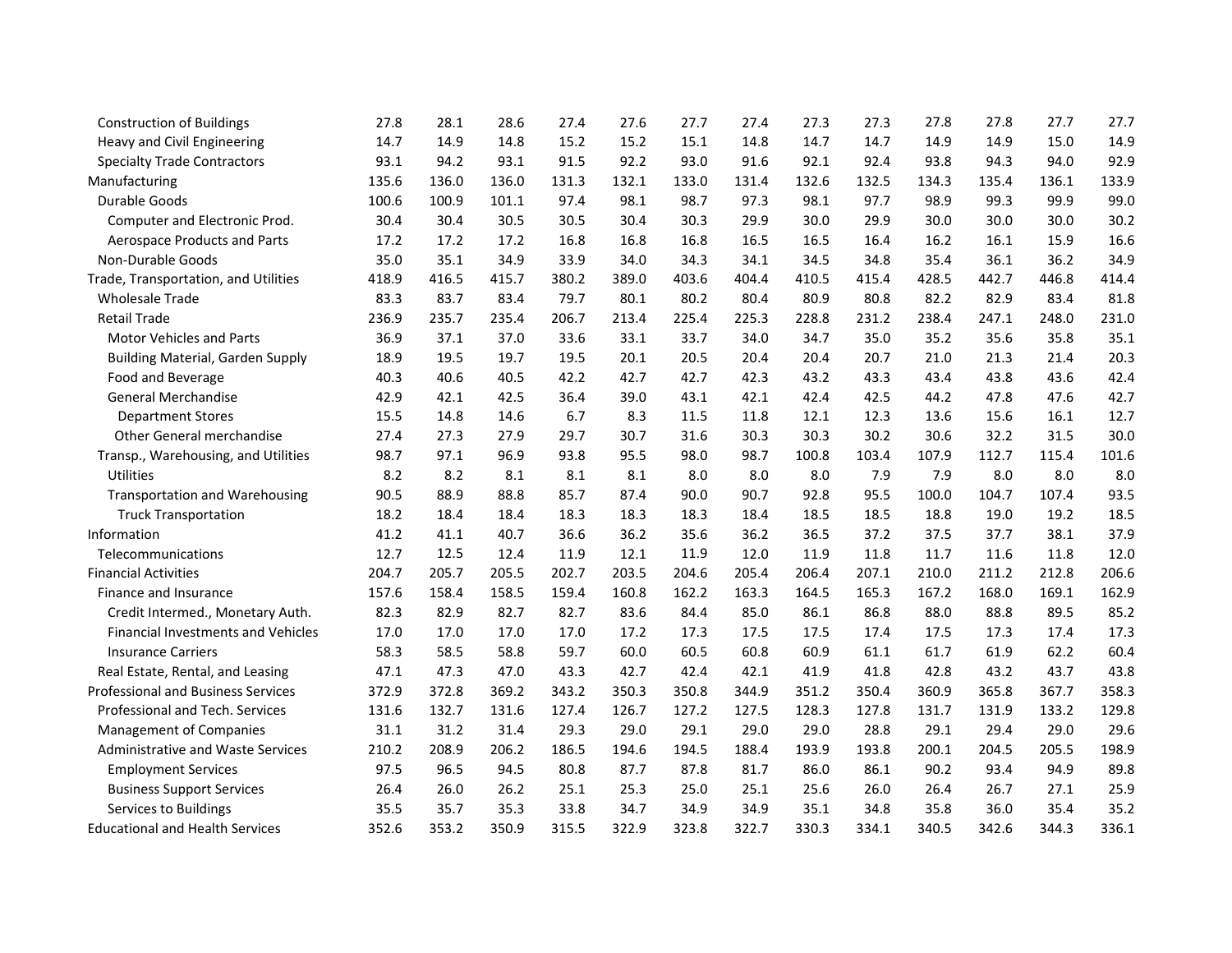| <b>Educational Services</b>              | 63.1  | 62.4  | 61.8  | 48.9  | 48.5  | 45.6  | 43.8  | 48.4  | 51.3  | 54.0  | 54.4  | 53.8  | 53.0  |
|------------------------------------------|-------|-------|-------|-------|-------|-------|-------|-------|-------|-------|-------|-------|-------|
| <b>Health Care and Social Assistance</b> | 289.5 | 290.8 | 289.1 | 266.6 | 274.4 | 278.2 | 278.9 | 281.9 | 282.8 | 286.5 | 288.2 | 290.5 | 283.1 |
| <b>Ambulatory Health Care Services</b>   | 135.6 | 136.2 | 135.2 | 119.8 | 127.7 | 130.6 | 132.6 | 134.6 | 134.8 | 137.0 | 137.8 | 139.3 | 133.4 |
| Hospitals                                | 65.7  | 66.0  | 65.9  | 64.8  | 64.1  | 64.3  | 64.5  | 64.4  | 64.5  | 64.8  | 65.2  | 65.7  | 65.0  |
| Nursing and Residential Care             | 40.8  | 41.1  | 41.0  | 39.8  | 39.3  | 39.2  | 38.6  | 38.7  | 39.0  | 39.6  | 39.6  | 39.6  | 39.7  |
| Social Assistance                        | 47.4  | 47.5  | 47.0  | 42.2  | 43.3  | 44.1  | 43.2  | 44.2  | 44.5  | 45.1  | 45.6  | 45.9  | 45.0  |
| Leisure and Hospitality                  | 236.8 | 242.3 | 237.9 | 140.6 | 165.3 | 184.7 | 171.8 | 172.6 | 181.9 | 192.2 | 196.6 | 197.1 | 193.3 |
| Arts, Entertainment, and Recreation      | 36.0  | 37.6  | 37.5  | 18.2  | 19.9  | 24.7  | 19.8  | 18.2  | 22.8  | 25.7  | 27.2  | 27.0  | 26.2  |
| <b>Accommodation and Food Services</b>   | 200.8 | 204.7 | 200.4 | 122.4 | 145.4 | 160.0 | 152.0 | 154.4 | 159.1 | 166.5 | 169.4 | 170.1 | 167.1 |
| Accommodation                            | 27.2  | 27.8  | 28.0  | 16.1  | 14.8  | 16.1  | 15.1  | 15.3  | 15.2  | 16.6  | 16.9  | 17.3  | 18.9  |
| Food Svcs and Drinking Places            | 173.6 | 176.9 | 172.4 | 106.3 | 130.6 | 143.9 | 136.9 | 139.1 | 143.9 | 149.9 | 152.5 | 152.8 | 148.2 |
| <b>Other Services</b>                    | 69.9  | 70.3  | 69.8  | 44.9  | 50.5  | 61.1  | 62.8  | 63.6  | 64.1  | 65.3  | 65.6  | 65.0  | 62.7  |
| Government                               | 247.9 | 255.1 | 252.5 | 249.0 | 243.3 | 211.6 | 210.2 | 239.8 | 245.0 | 245.3 | 245.4 | 242.4 | 240.6 |
| <b>Federal Government</b>                | 23.8  | 23.9  | 24.1  | 24.3  | 24.3  | 24.3  | 24.7  | 27.2  | 26.9  | 25.2  | 24.1  | 24.2  | 24.8  |
| <b>State Government</b>                  | 49.5  | 54.2  | 53.4  | 53.7  | 50.9  | 45.9  | 45.7  | 50.4  | 52.7  | 53.2  | 53.4  | 52.1  | 51.3  |
| <b>State Government Education</b>        | 23.5  | 28.1  | 27.4  | 26.9  | 24.5  | 19.2  | 19.1  | 23.5  | 25.8  | 26.5  | 26.6  | 25.7  | 24.7  |
| Local Government                         | 174.6 | 177.0 | 175.0 | 171.0 | 168.1 | 141.4 | 139.8 | 162.2 | 165.4 | 166.9 | 167.9 | 166.1 | 164.6 |
| <b>Local Government Education</b>        | 96.2  | 97.4  | 95.2  | 92.8  | 90.6  | 62.4  | 61.2  | 85.1  | 89.1  | 90.1  | 90.9  | 89.8  | 86.7  |

Data is in thousands, rounded to the nearest hundred.

Equal Opportunity Employer/ Program available in alternative format/ reasonable accomodations: 602-771-1110, TDD 1-800-367-8939

Nonfarm Employment

Prepared in Cooperation with the U.S. Department of Labor, Bureau of Labor Statistics

Arizona Office of Economic Opportunity

## 2020

Prescott MSA

|                                  | JAN  | <b>FEB</b> | MAR  | <b>APR</b> | MAY  | JUN  | JUL  | AUG  | SEP  | ост  | <b>NOV</b> | DEC  | AVG  |
|----------------------------------|------|------------|------|------------|------|------|------|------|------|------|------------|------|------|
| Total Nonfarm                    | 66.1 | 66.4       | 66.2 | 58.0       | 60.9 | 62.2 | 61.7 | 63.4 | 64.1 | 65.0 | 65.3       | 65.0 | 63.7 |
| <b>Total Private</b>             | 55.1 | 55.3       | 55.2 | 47.1       | 50.1 | 52.3 | 51.9 | 52.7 | 53.2 | 54.3 | 54.6       | 54.8 | 53.1 |
| Goods Producing                  | 10.0 | 10.1       | 10.1 | 9.9        | 10.0 | 10.1 | 10.1 | 10.1 | 10.0 | 10.2 | 10.3       | 10.3 | 10.1 |
| Service-Providing                | 56.1 | 56.3       | 56.1 | 48.1       | 50.9 | 52.1 | 51.6 | 53.3 | 54.1 | 54.8 | 55.0       | 54.7 | 53.6 |
| <b>Private Service-Providing</b> | 45.1 | 45.2       | 45.1 | 37.2       | 40.1 | 42.2 | 41.8 | 42.6 | 43.2 | 44.1 | 44.3       | 44.5 | 43.0 |
| Mining and Construction          | 6.4  | 6.4        | 6.4  | 6.4        | 6.5  | 6.5  | 6.5  | 6.5  | 6.4  | 6.6  | 6.6        | 6.6  | 6.5  |
| Manufacturing                    | 3.6  | 3.7        | 3.7  | 3.5        | 3.5  | 3.6  | 3.6  | 3.6  | 3.6  | 3.6  | 3.7        | 3.7  | 3.6  |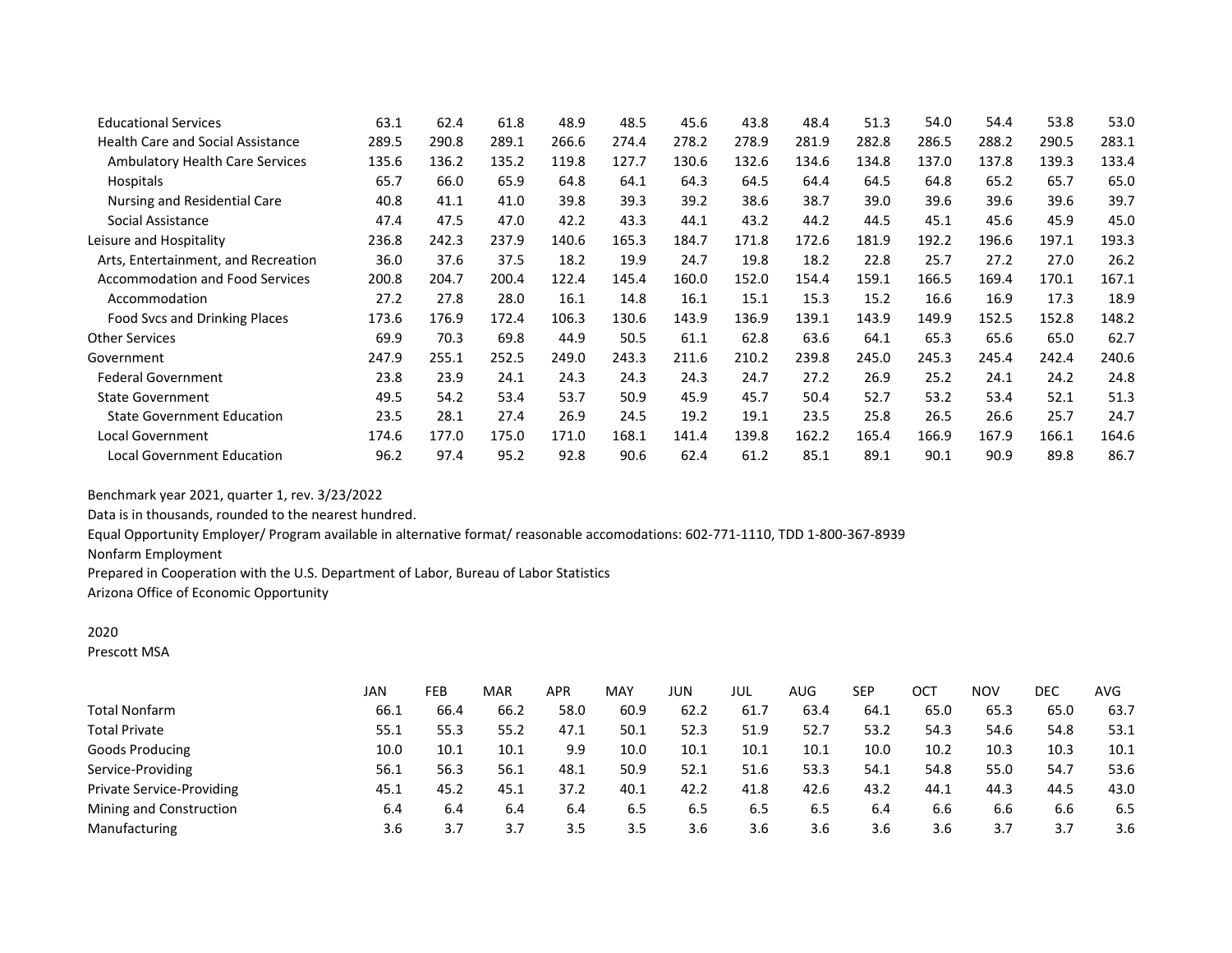| Trade, Transportation, and Utilities      | 12.7 | 12.7 | 12.7 | 11.4 | 12.0 | 12.5 | 12.4 | 12.6 | 12.6 | 12.8 | 13.0 | 13.0 | 12.5 |
|-------------------------------------------|------|------|------|------|------|------|------|------|------|------|------|------|------|
| Information                               | 0.5  | 0.5  | 0.5  | 0.4  | 0.4  | 0.4  | 0.4  | 0.4  | 0.4  | 0.4  | 0.4  | 0.4  | 0.4  |
| <b>Financial Activities</b>               | 2.2  | 2.2  | 2.3  | 2.2  | 2.2  | 2.2  | 2.3  | 2.3  | 2.3  | 2.4  | 2.4  | 2.4  | 2.3  |
| <b>Professional and Business Services</b> | 4.6  | 4.6  | 4.6  | 4.4  | 4.5  | 4.6  | 4.5  | 4.5  | 4.6  | 4.7  | 4.7  | 4.8  | 4.6  |
| <b>Educational and Health Services</b>    | 12.5 | 12.6 | 12.5 | 11.4 | 11.8 | 11.7 | 11.6 | 11.8 | 12.0 | 12.1 | 12.1 | 12.2 | 12.0 |
| Leisure and Hospitality                   | 10.2 | 10.3 | 10.2 | 5.7  | 7.3  | 8.6  | 8.4  | 8.8  | 9.1  | 9.5  | 9.5  | 9.4  | 8.9  |
| <b>Other Services</b>                     | 2.4  | 2.3  | 2.3  | 1.7  | 1.9  | 2.2  | 2.2  | 2.2  | 2.2  | 2.2  | 2.2  | 2.3  | 2.2  |
| Government                                | 11.0 | 11.1 | 11.0 | 10.9 | 10.8 | 9.9  | 9.8  | 10.7 | 10.9 | 10.7 | 10.7 | 10.2 | 10.6 |
| <b>Federal Government</b>                 | 1.5  | 1.5  | 1.6  | 1.7  | 1.7  | 1.7  | 1.6  | 1.9  | 1.9  |      | 1.6  | 1.6  | 1.7  |
| <b>State and Local Government</b>         | 9.5  | 9.6  | 9.4  | 9.2  | 9.1  | 8.2  | 8.2  | 8.8  | 9.0  | 9.0  | 9.1  | 8.6  | 9.0  |

Data is in thousands, rounded to the nearest hundred.

Equal Opportunity Employer/ Program available in alternative format/ reasonable accomodations: 602-771-1110, TDD 1-800-367-8939

Nonfarm Employment

Prepared in Cooperation with the U.S. Department of Labor, Bureau of Labor Statistics

Arizona Office of Economic Opportunity

# 2020

Sierra Vista-Douglas MSA

|                                           | JAN  | <b>FEB</b> | <b>MAR</b> | <b>APR</b> | MAY  | JUN  | JUL  | AUG  | <b>SEP</b> | <b>OCT</b> | <b>NOV</b> | <b>DEC</b> | AVG. |
|-------------------------------------------|------|------------|------------|------------|------|------|------|------|------------|------------|------------|------------|------|
| <b>Total Nonfarm</b>                      | 34.7 | 35.0       | 35.0       | 32.7       | 33.3 | 33.6 | 33.6 | 34.4 | 34.9       | 35.0       | 35.0       | 34.9       | 34.3 |
| <b>Total Private</b>                      | 23.9 | 24.0       | 24.1       | 21.9       | 22.5 | 23.3 | 23.4 | 23.6 | 24.0       | 24.2       | 24.2       | 24.1       | 23.6 |
| <b>Goods Producing</b>                    | 3.0  | 3.1        | 3.2        | 3.2        | 3.4  | 3.6  | 3.7  | 3.8  | 3.9        | 3.7        | 3.6        | 3.5        | 3.5  |
| Service-Providing                         | 31.7 | 31.9       | 31.8       | 29.5       | 29.9 | 30.0 | 29.9 | 30.6 | 31.0       | 31.3       | 31.4       | 31.4       | 30.9 |
| Private Service-Providing                 | 20.9 | 20.9       | 20.9       | 18.7       | 19.1 | 19.7 | 19.7 | 19.8 | 20.1       | 20.5       | 20.6       | 20.6       | 20.1 |
| Mining and Construction                   | 2.4  | 2.5        | 2.6        | 2.6        | 2.8  | 3.0  | 3.1  | 3.2  | 3.2        | 3.1        | 3.0        | 2.9        | 2.9  |
| Manufacturing                             | 0.6  | 0.6        | 0.6        | 0.6        | 0.6  | 0.6  | 0.6  | 0.6  | 0.7        | 0.6        | 0.6        | 0.6        | 0.6  |
| Trade, Transportation, and Utilities      | 6.2  | 6.2        | 6.2        | 5.9        | 6.0  | 6.1  | 6.2  | 6.2  | 6.3        | 6.4        | 6.5        | 6.4        | 6.2  |
| Information                               | 0.4  | 0.4        | 0.3        | 0.3        | 0.3  | 0.4  | 0.4  | 0.3  | 0.3        | 0.4        | 0.3        | 0.4        | 0.4  |
| <b>Financial Activities</b>               | 0.8  | 0.8        | 0.8        | 0.8        | 0.8  | 0.8  | 0.8  | 0.8  | 0.8        | 0.8        | 0.8        | 0.8        | 0.8  |
| <b>Professional and Business Services</b> | 4.6  | 4.5        | 4.6        | 4.5        | 4.4  | 4.4  | 4.6  | 4.5  | 4.6        | 4.6        | 4.6        | 4.6        | 4.5  |
| <b>Educational and Health Services</b>    | 4.6  | 4.7        | 4.7        | 4.3        | 4.3  | 4.2  | 4.1  | 4.3  | 4.3        | 4.4        | 4.4        | 4.4        | 4.4  |
| Leisure and Hospitality                   | 3.6  | 3.6        | 3.6        | 2.4        | 2.8  | 3.1  | 2.9  | 3.0  | 3.1        | 3.2        | 3.3        | 3.3        | 3.2  |
| <b>Other Services</b>                     | 0.7  | 0.7        | 0.7        | 0.5        | 0.5  | 0.7  | 0.7  | 0.7  | 0.7        | 0.7        | 0.7        | 0.7        | 0.7  |
| Government                                | 10.8 | 11.0       | 10.9       | 10.8       | 10.8 | 10.3 | 10.2 | 10.8 | 10.9       | 10.8       | 10.8       | 10.8       | 10.7 |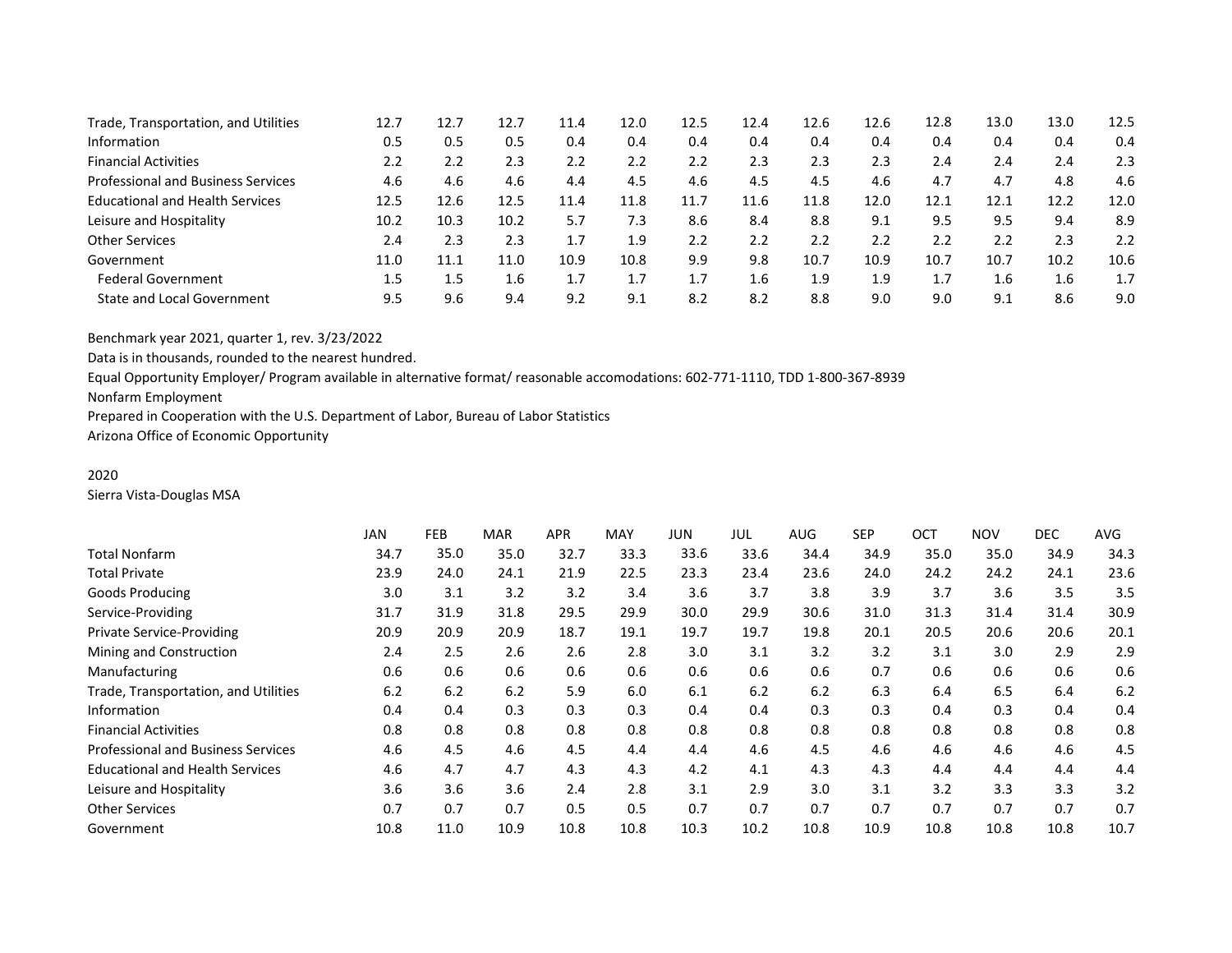| <b>Federal Government</b>         |  | 4.8 | 4.9                             | 4.9 | 4.9 | 4.9 | 5.0 | 5.0 | 4.9 |     | 4.8 | 4.9 |
|-----------------------------------|--|-----|---------------------------------|-----|-----|-----|-----|-----|-----|-----|-----|-----|
| <b>State and Local Government</b> |  |     | 6.1 5.9 5.9 5.4 5.3 5.8 5.9 5.9 |     |     |     |     |     |     | 6.0 | 6.0 | 5.9 |

Data is in thousands, rounded to the nearest hundred.

Equal Opportunity Employer/ Program available in alternative format/ reasonable accomodations: 602-771-1110, TDD 1-800-367-8939

Nonfarm Employment

Prepared in Cooperation with the U.S. Department of Labor, Bureau of Labor Statistics

Arizona Office of Economic Opportunity

#### 2020

Tucson MSA

|                                           | <b>JAN</b> | <b>FEB</b> | <b>MAR</b> | <b>APR</b> | <b>MAY</b> | <b>JUN</b> | JUL   | <b>AUG</b> | <b>SEP</b> | OCT   | <b>NOV</b> | <b>DEC</b> | <b>AVG</b> |
|-------------------------------------------|------------|------------|------------|------------|------------|------------|-------|------------|------------|-------|------------|------------|------------|
| <b>Total Nonfarm</b>                      | 391.5      | 397.5      | 394.4      | 351.6      | 360.6      | 360.2      | 355.0 | 366.1      | 370.3      | 376.3 | 380.3      | 380.1      | 373.7      |
| <b>Total Private</b>                      | 314.0      | 316.0      | 313.5      | 272.9      | 282.9      | 292.9      | 287.6 | 291.2      | 294.3      | 300.3 | 304.3      | 304.7      | 297.9      |
| <b>Goods Producing</b>                    | 47.7       | 47.7       | 47.5       | 45.9       | 46.8       | 47.2       | 46.7  | 47.0       | 46.8       | 46.9  | 47.1       | 47.4       | 47.1       |
| Service-Providing                         | 343.8      | 349.8      | 346.9      | 305.7      | 313.8      | 313.0      | 308.3 | 319.1      | 323.5      | 329.4 | 333.2      | 332.7      | 326.6      |
| <b>Private Service-Providing</b>          | 266.3      | 268.3      | 266.0      | 227.0      | 236.1      | 245.7      | 240.9 | 244.2      | 247.5      | 253.4 | 257.2      | 257.3      | 250.8      |
| Mining and Construction                   | 20.0       | 20.0       | 19.9       | 19.0       | 19.7       | 19.8       | 19.5  | 19.7       | 19.7       | 19.7  | 19.8       | 19.9       | 19.7       |
| Natural Resources and Mining              | 1.9        | 1.8        | 1.8        | 1.8        | 1.9        | 1.8        | 1.8   | 1.9        | 1.9        | 1.8   | 1.8        | 1.8        | 1.8        |
| Construction                              | 18.1       | 18.2       | 18.1       | 17.2       | 17.8       | 18.0       | 17.7  | 17.8       | 17.8       | 17.9  | 18.0       | 18.1       | 17.9       |
| <b>Specialty Trade Contractors</b>        | 13.1       | 13.2       | 13.0       | 12.4       | 12.7       | 12.8       | 12.7  | 12.7       | 12.7       | 12.8  | 12.9       | 13.0       | 12.8       |
| Manufacturing                             | 27.7       | 27.7       | 27.6       | 26.9       | 27.1       | 27.4       | 27.2  | 27.3       | 27.1       | 27.2  | 27.3       | 27.5       | 27.3       |
| Aerospace Products and Parts              | 13.7       | 13.6       | 13.6       | 13.5       | 13.5       | 13.8       | 13.8  | 13.7       | 13.6       | 13.7  | 13.7       | 13.8       | 13.7       |
| Trade, Transportation, and Utilities      | 63.8       | 63.2       | 63.1       | 58.1       | 59.8       | 62.6       | 62.8  | 63.9       | 65.1       | 67.1  | 69.8       | 70.0       | 64.1       |
| <b>Wholesale Trade</b>                    | 7.2        | 7.3        | 7.2        | 6.9        | 6.9        | 6.9        | 6.9   | 6.9        | 7.0        | 7.0   | 7.1        | 7.1        | 7.0        |
| <b>Retail Trade</b>                       | 41.6       | 41.1       | 41.1       | 36.6       | 37.4       | 39.5       | 39.8  | 40.4       | 40.6       | 41.4  | 42.6       | 42.6       | 40.4       |
| Food and Beverage                         | 8.8        | 8.8        | 8.8        | 9.2        | 9.3        | 9.3        | 9.3   | 9.5        | 9.5        | 9.5   | 9.6        | 9.5        | 9.3        |
| General Merchandise                       | 8.4        | 8.1        | 8.3        | 7.6        | 7.9        | 8.6        | 8.6   | 8.5        | 8.5        | 8.7   | 9.3        | 9.2        | 8.5        |
| <b>Department Stores</b>                  | 2.7        | 2.5        | 2.5        | 1.4        | 1.6        | 2.1        | 2.3   | 2.3        | 2.3        | 2.4   | 2.7        | 2.8        | 2.3        |
| <b>Other General merchandise</b>          | 5.7        | 5.6        | 5.8        | 6.2        | 6.3        | 6.5        | 6.3   | 6.2        | 6.2        | 6.3   | 6.6        | 6.4        | 6.2        |
| Transp., Warehousing, and Utilities       | 15.0       | 14.8       | 14.8       | 14.6       | 15.5       | 16.2       | 16.1  | 16.6       | 17.5       | 18.7  | 20.1       | 20.3       | 16.7       |
| Information                               | 5.8        | 6.1        | 5.7        | 4.9        | 5.2        | 4.8        | 4.8   | 4.8        | 4.9        | 5.0   | 4.9        | 4.9        | 5.2        |
| <b>Financial Activities</b>               | 17.5       | 17.6       | 17.6       | 18.0       | 18.1       | 18.4       | 18.5  | 18.6       | 18.6       | 18.8  | 19.0       | 19.1       | 18.3       |
| <b>Professional and Business Services</b> | 50.8       | 51.1       | 50.7       | 46.8       | 47.2       | 47.7       | 45.8  | 46.2       | 46.2       | 47.1  | 47.4       | 47.4       | 47.9       |
| Professional and Tech. Services           | 18.7       | 18.9       | 18.8       | 18.3       | 18.3       | 18.4       | 18.4  | 18.3       | 18.3       | 18.6  | 18.9       | 19.3       | 18.6       |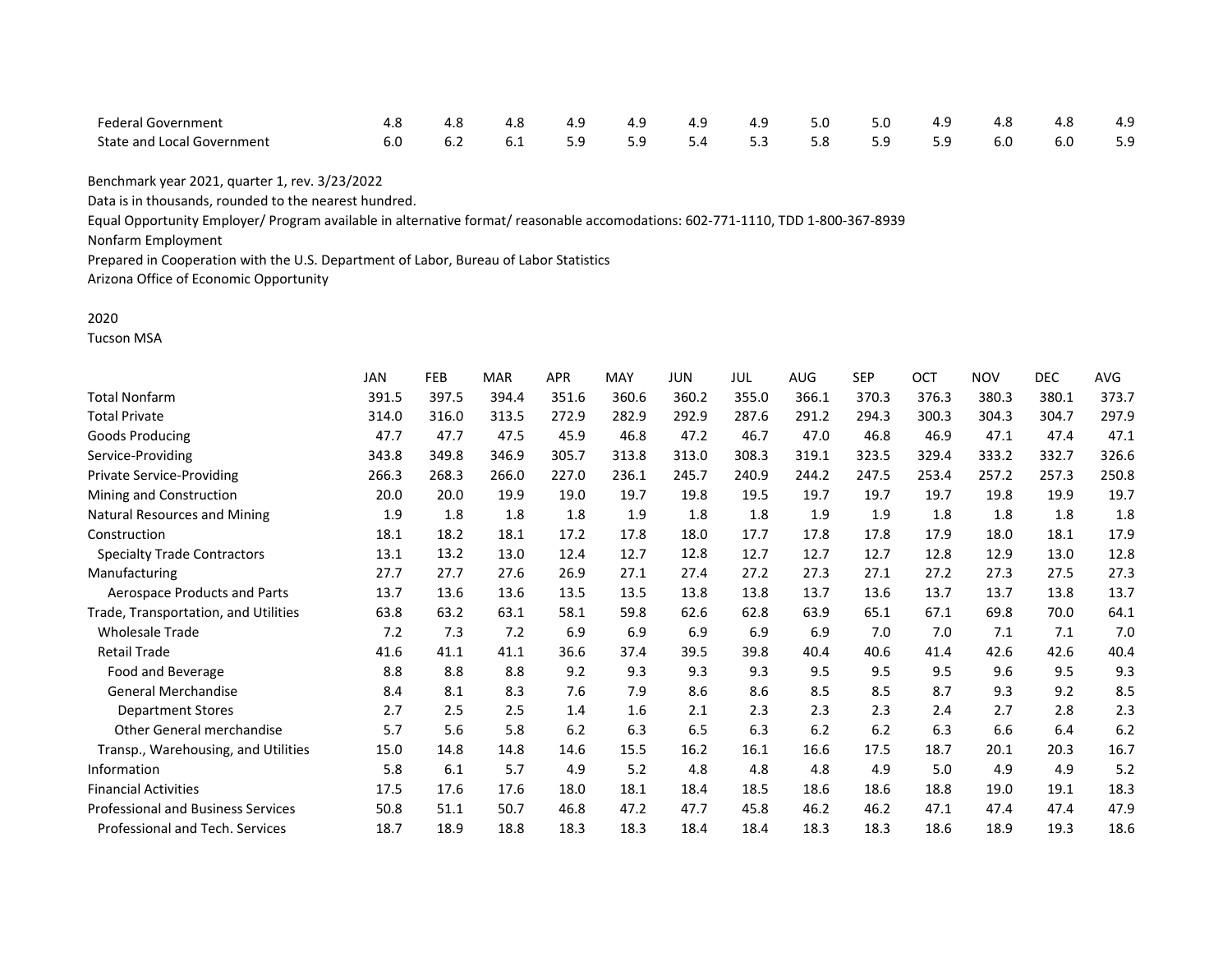| <b>Administrative and Waste Services</b> | 30.6 | 30.7 | 30.3 | 27.1 | 27.5 | 27.9 | 26.0 | 26.4 | 26.3 | 26.9 | 27.0 | 26.5 | 27.8 |
|------------------------------------------|------|------|------|------|------|------|------|------|------|------|------|------|------|
| <b>Employment Services</b>               | 10.8 | 11.0 | 10.9 | 9.3  | 9.7  | 10.0 | 8.0  | 8.4  | 8.5  | 9.0  | 9.1  | 9.1  | 9.5  |
| <b>Business Support Services</b>         | 9.3  | 9.1  | 8.9  | 8.2  | 8.1  | 8.0  | 7.9  | 8.0  | 7.8  | 7.7  | 7.6  | 7.2  | 8.2  |
| <b>Educational and Health Services</b>   | 69.7 | 70.5 | 70.2 | 63.8 | 64.8 | 65.7 | 65.0 | 66.1 | 66.5 | 67.1 | 67.5 | 67.8 | 67.1 |
| Ambulatory Health Care Services          | 23.8 | 24.1 | 24.0 | 21.2 | 22.1 | 22.5 | 22.5 | 22.7 | 22.8 | 22.8 | 23.0 | 23.1 | 22.9 |
| Hospitals                                | 17.3 | 17.4 | 17.3 | 16.6 | 16.6 | 16.7 | 16.7 | 16.8 | 16.9 | 16.9 | 16.9 | 16.9 | 16.9 |
| Nursing and Residential Care             | 10.9 | 11.0 | 11.0 | 10.4 | 10.2 | 10.2 | 10.0 | 10.0 | 10.1 | 10.1 | 10.0 | 10.0 | 10.3 |
| Leisure and Hospitality                  | 44.6 | 45.6 | 44.5 | 26.3 | 30.6 | 34.3 | 32.0 | 32.5 | 34.0 | 35.8 | 36.1 | 35.6 | 36.0 |
| <b>Accommodation and Food Services</b>   | 39.2 | 40.0 | 39.1 | 23.3 | 27.2 | 30.5 | 28.7 | 29.2 | 30.5 | 31.7 | 32.2 | 31.7 | 31.9 |
| Accommodation                            | 7.1  | 7.3  | 7.2  | 3.5  | 3.2  | 3.7  | 3.5  | 3.6  | 3.7  | 4.1  | 4.2  | 4.1  | 4.6  |
| Food Svcs and Drinking Places            | 32.1 | 32.7 | 31.9 | 19.8 | 24.0 | 26.8 | 25.2 | 25.6 | 26.8 | 27.6 | 28.0 | 27.6 | 27.3 |
| <b>Other Services</b>                    | 14.1 | 14.2 | 14.2 | 9.1  | 10.4 | 12.2 | 12.0 | 12.1 | 12.2 | 12.5 | 12.5 | 12.5 | 12.3 |
| Government                               | 77.5 | 81.5 | 80.9 | 78.7 | 77.7 | 67.3 | 67.4 | 74.9 | 76.0 | 76.0 | 76.0 | 75.4 | 75.8 |
| <b>Federal Government</b>                | 13.0 | 13.0 | 13.1 | 13.0 | 13.0 | 13.1 | 13.1 | 13.6 | 13.6 | 13.3 | 13.0 | 13.0 | 13.2 |
| <b>State Government</b>                  | 24.1 | 27.3 | 26.5 | 26.4 | 25.9 | 18.7 | 19.2 | 23.6 | 24.5 | 24.7 | 24.8 | 24.4 | 24.2 |
| <b>State Government Education</b>        | 19.5 | 22.7 | 21.9 | 21.8 | 21.1 | 13.9 | 14.2 | 18.6 | 19.5 | 19.7 | 19.8 | 19.4 | 19.3 |
| <b>Local Government</b>                  | 40.4 | 41.2 | 41.3 | 39.3 | 38.8 | 35.5 | 35.1 | 37.7 | 37.9 | 38.0 | 38.2 | 38.0 | 38.5 |
| <b>Local Government Education</b>        | 21.2 | 22.0 | 21.9 | 20.3 | 20.0 | 16.5 | 16.2 | 19.5 | 19.8 | 19.7 | 19.9 | 19.9 | 19.7 |

Data is in thousands, rounded to the nearest hundred.

Equal Opportunity Employer/ Program available in alternative format/ reasonable accomodations: 602-771-1110, TDD 1-800-367-8939

Nonfarm Employment

Prepared in Cooperation with the U.S. Department of Labor, Bureau of Labor Statistics

Arizona Office of Economic Opportunity

## 2020

Yuma MSA

|                                  | JAN  | <b>FEB</b> | MAR  | <b>APR</b>    | <b>MAY</b> | JUN  | JUL  | AUG  | SEP  | ост  | <b>NOV</b> | DEC  | AVG  |
|----------------------------------|------|------------|------|---------------|------------|------|------|------|------|------|------------|------|------|
| <b>Total Nonfarm</b>             | 60.1 | 60.6       | 59.9 | 53.0          | 53.3       | 52.6 | 51.9 | 53.7 | 54.2 | 55.2 | 56.9       | 57.7 | 55.8 |
| <b>Total Private</b>             | 45.2 | 45.6       | 45.0 | 38.8          | 39.1       | 39.6 | 39.1 | 39.7 | 40.1 | 41.1 | 42.6       | 43.5 | 41.6 |
| Goods Producing                  | 6.3  | 6.6        | 6.6  | 6.0           | 5.9        | 5.9  | 5.8  | 5.8  | 5.8  | 5.8  | 6.2        | 6.5  | 6.1  |
| Service-Providing                | 53.8 | 54.0       | 53.3 | 47.0          | 47.4       | 46.7 | 46.1 | 47.9 | 48.4 | 49.4 | 50.7       | 51.2 | 49.7 |
| <b>Private Service-Providing</b> | 38.9 | 39.0       | 38.4 | 32.8          | 33.2       | 33.7 | 33.3 | 33.9 | 34.3 | 35.3 | 36.4       | 37.0 | 35.5 |
| Mining and Construction          | 3.3  | 3.5        | 3.5  | 3.5           | 3.6        | 3.6  | 3.5  | 3.4  | 3.4  | 3.4  | 3.5        | 3.4  | 3.5  |
| Manufacturing                    | 3.0  | 3.1        | 3.1  | $2.5^{\circ}$ | 2.3        | 2.3  | 2.3  | 2.4  | 2.4  | 2.4  |            | 3.1  | 2.6  |